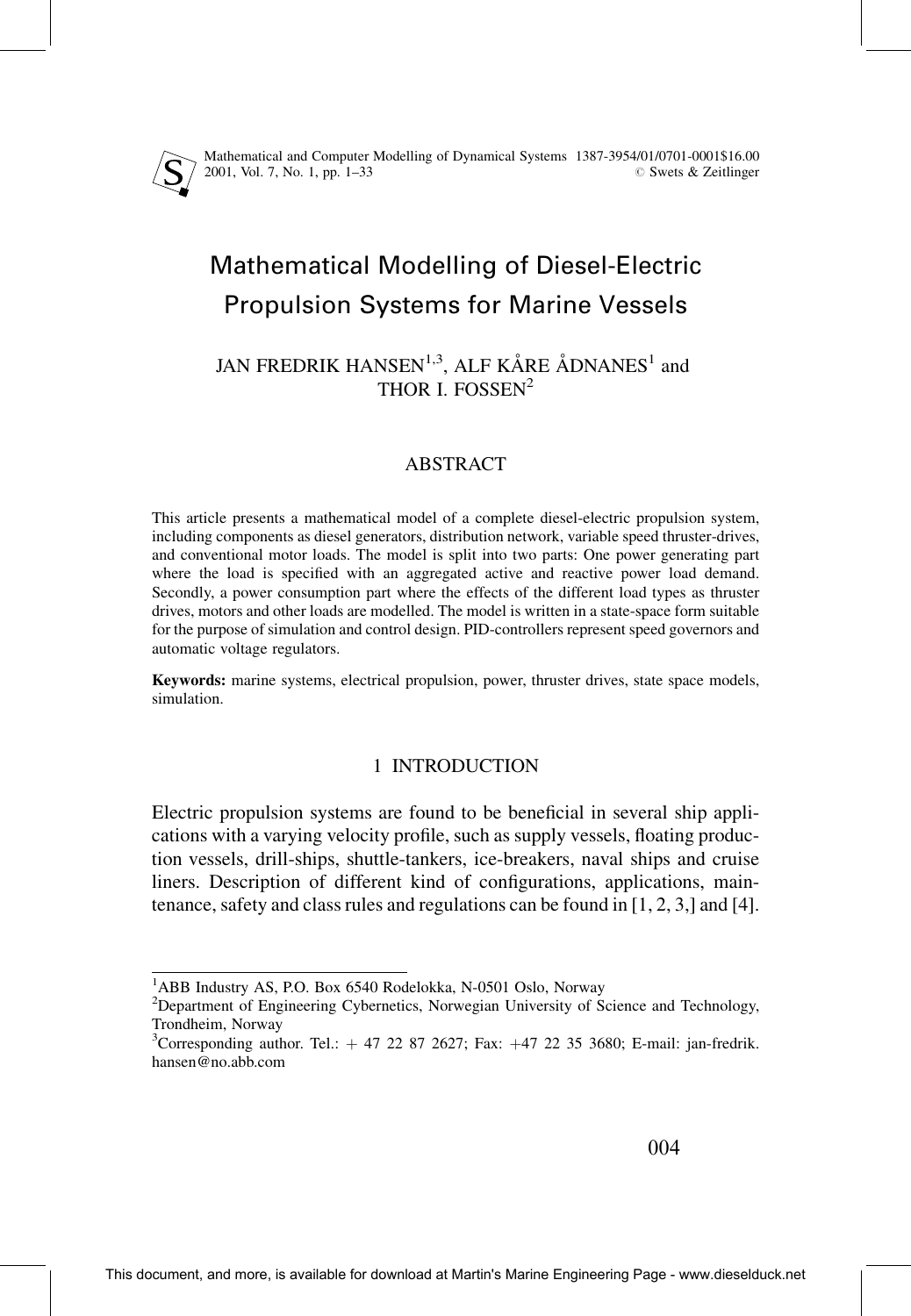The basic idea with such systems is to replace the main diesel propulsion engines with electric motors, and split the power production into several smaller diesel-generators. Electrical motors can be designed with a very high efficiency throughout the whole range of operation with respect to both speed and power output, in contrast to the diesel engine which has a clear peak in efficiency around its nominal working point. A ship which varies its velocity will be able to operate with a high efficiency for the whole range of operation by selecting the optimal number of diesel generators to supply the desired power demand. For a conventional system with diesel propulsion the efficiency would decrease noticeably for operation outside nominal operation. In addition there are several other advantages which are discussed later in this section.

In [5], [6] and [7] descriptions of systems and strategies implemented on actual ships are given. Integrated systems are discussed in [8] and [9] which describes all the electrical equipment as an integrated part of a marine system. [10], [11] and [12] describe electrical propulsion systems with a view of different kind of ships, operational profiles and propulsion motor drives. [13] and [14] describes different approaches for analysis and simulation of electric propulsion systems.

The main motivation for modelling a Diesel-Electric Propulsion (DEP) system is for simulation of different scenarios to check for performance and stability in the electrical network, and improving the Power Management System (PMS) with more advanced control theory, both for fuel optimization and increased safety. To take full advantage of the fuel saving prospect an optimization algorithm may be used to find the optimal number of generators and the optimal load sharing. For control of large load changes some type of optimal control theory could be suitable. This may necessitate a non-linear mathematical model in a compact vector form.

In [15], [16], [17] and [18] modelling, simulation and control of power plants and power systems are shown. Further a lot of attention have been paid to the stability analysis and non-linear control of Single Machine Infinite Bus systems and Multi-machine Systems in a power grid, see for example [19] and [20]. In a marine power system there are no stiff voltages, and distances are small which means that network impedances may be neglected.

In this paper well known models for each components are used and put together taking into account that there is no infinite bus. A dynamic model of the power generation system is presented and static models of the thruster drives are included. PID controllers are implemented to represent the speed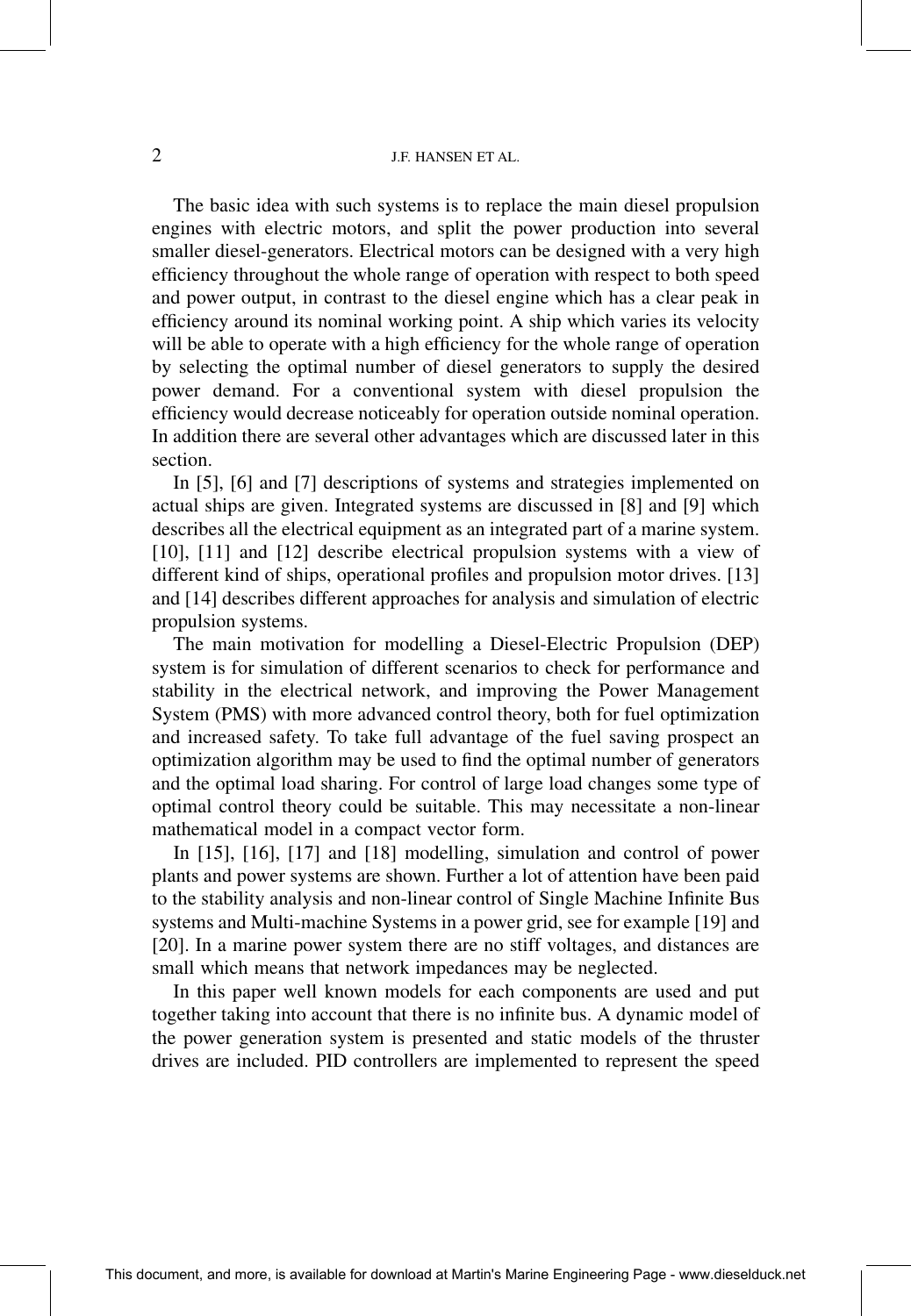

Fig. 1. A typical configuration of a diesel electric propulsion system, with diesel-generator sets, variable speed thruster drives, conventional motor loads and a low voltage distribution network.

governors and Automatic Voltage Regulators (AVR). Further the overall model is derived in a non-linear state-space form suitable for the purpose of simulation and control design.

#### 1.1 System Description

Figure 1 shows a configuration of a diesel-electric propulsion system, with some typical components. Diesel-generators with synchronous generators (typically 3±8 units) are usually used for the power production. In some cases gas turbines are used as prime movers. The generators supply the main busbar with active  $(P)$  and reactive  $(Q)$  power. This busbar is divided into two or more sections to ensure redundancy. The voltage level will vary with installed power, typically 11 kV for installed power above 20 MW. High voltage is necessary to keep short circuit currents and load currents low.

The main power consumers are usually the propulsion and thruster drives, which may be of different types. The propellers may have either fixed or variable pitch. Synchronous or asynchronous motors are used for propulsion, where the synchronous motors are used for the highest power ratings. Typically for ships like ferries or cruise-liners which have a couple of main propellers and several smaller thrusters the synchronous motor drive is used for main propulsion and asynchronous motor drives are used for thrusters. Other ships like floating production vessels with several medium sized thrusters may have asynchronous motor drives on all the thrusters. Pulse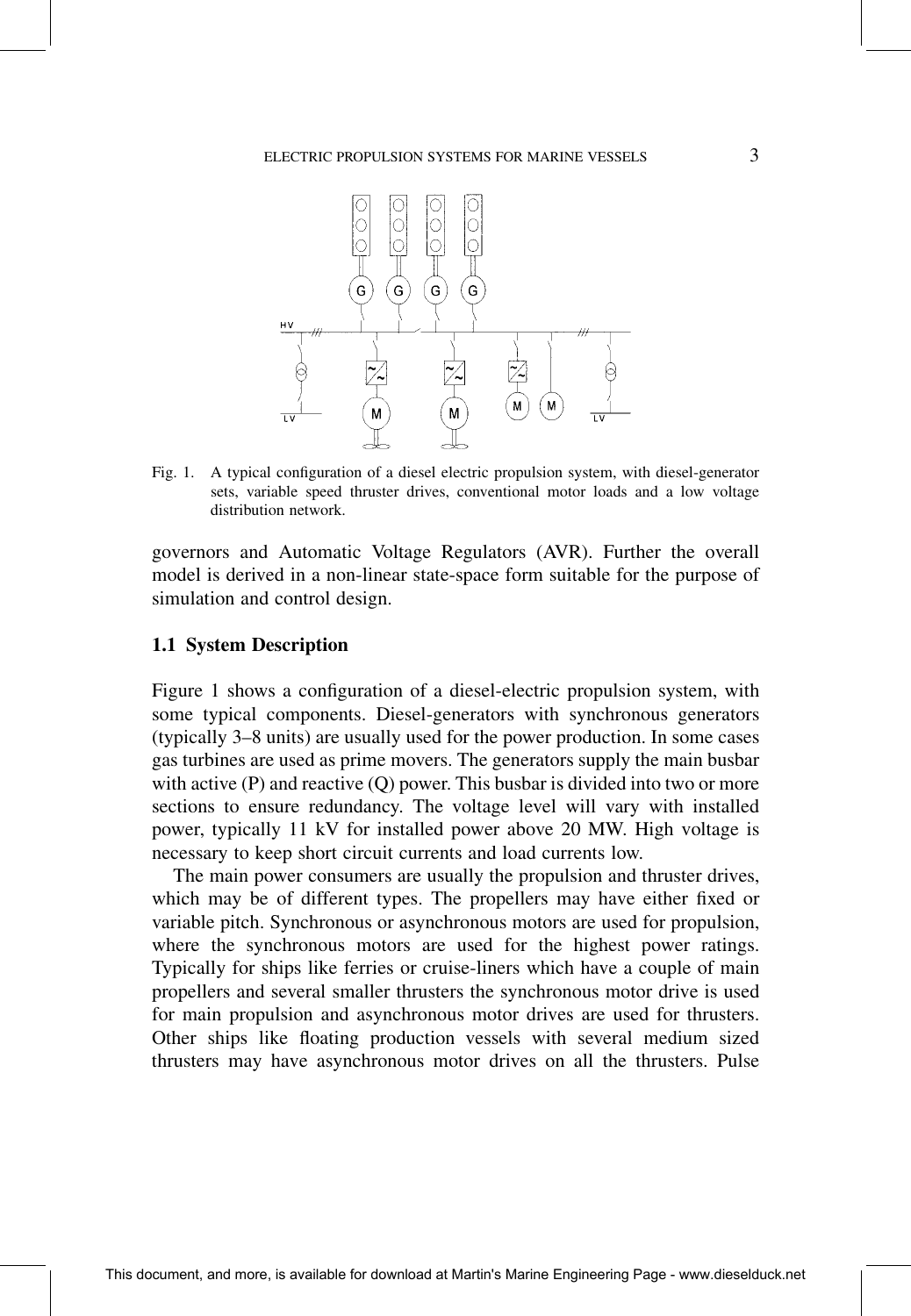Width Modulated (PWM) converters, Load Commutated Inverters (LCI) or cycloconverters are the mostly used converters in the thruster-drives. Theoretically all combinations of propellers, propulsion motors and converters may be used, but today the variable speed and fixed pitch thruster drives are most common and in practise the PWM-converters are used with asynchronous motors and LCI- or cycloconverters are used with the synchronous motors.

Other consumers are motor loads for pumps, drilling, etc. mostly with fixed speed or variable speed asynchronous motors, and the low voltage distribution network for auxiliaries and hotel load.

#### 1.2 Advantages of DEP

• Reduced fuel consumption:

For vessels with large variations in operative conditions, such as transit, maneuvering, dynamic positioning etc. the propulsion load is varying from very small values to nearly full installed power. By running a specified number of diesel generators at optimum for every load condition, the overall fuel consumption is reduced compared to conventional diesel propulsion, even including losses due to the additional electrical link.

- Improved availability: With electrical propulsion two or more power buses are always used which allows for sufficient power availability during fault sequences. Also the electrical propulsion motor itself has a better reliability than the conventional diesel propulsion engine.
- Better maneuverability: Using azimuthing/podded propulsion the maneuverability of the vessel is improved with faster response for turning, stopping etc.
- Higher flexibility in terms of engine room arrangement:

With conventional diesel propulsion the engine room arrangement is more or less fixed with the propeller, shaft and diesel engine. The electrical propulsion motor takes less space, and the diesel generators could be placed on any suited place. This implies the possibility of noise reduction, and to use the engine room arrangement to influence the ship stability. And again the electrical motor is far more silent than a diesel engine with the same rated power.

• Simplified maintenance:

With optimal running of diesel engines the need for maintenance decrease, and by using several diesel generators, maintenance can be performed for one genset and while maintaining almost normal operation.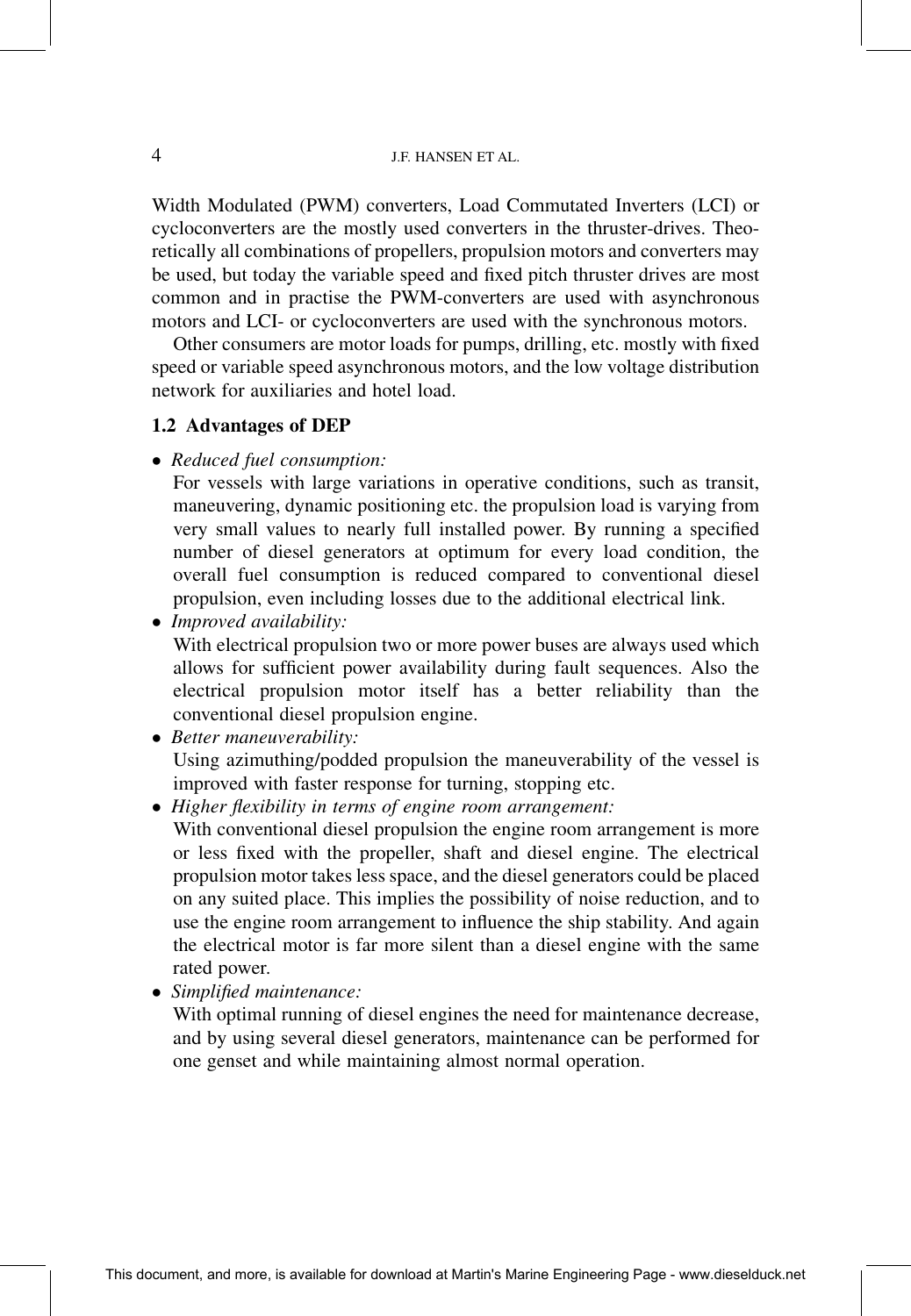# ELECTRIC PROPULSION SYSTEMS FOR MARINE VESSELS 5



Fig. 2. Schematic overview of interaction between Power Management System and Diesel Electric Propulsion System.

Also the disadvantages should be mentioned: Introducing DEP means more components and higher investment costs, additional losses in full-load operation, other requirements/training for operational and maintenance personnel.

#### 1.3 Modelling Specifications

A power management system (PMS) controls the operation of the DEP system. It selects how many and which generators to run, depending on the load demand from thrusters, pumps and other loads. For example when starting large loads the PMS checks the available power and decides if it is necessary to start up another diesel generator. Smaller load changes are taken care off by making sure that there always is a power reserve according to safety limits. Modelling specifications: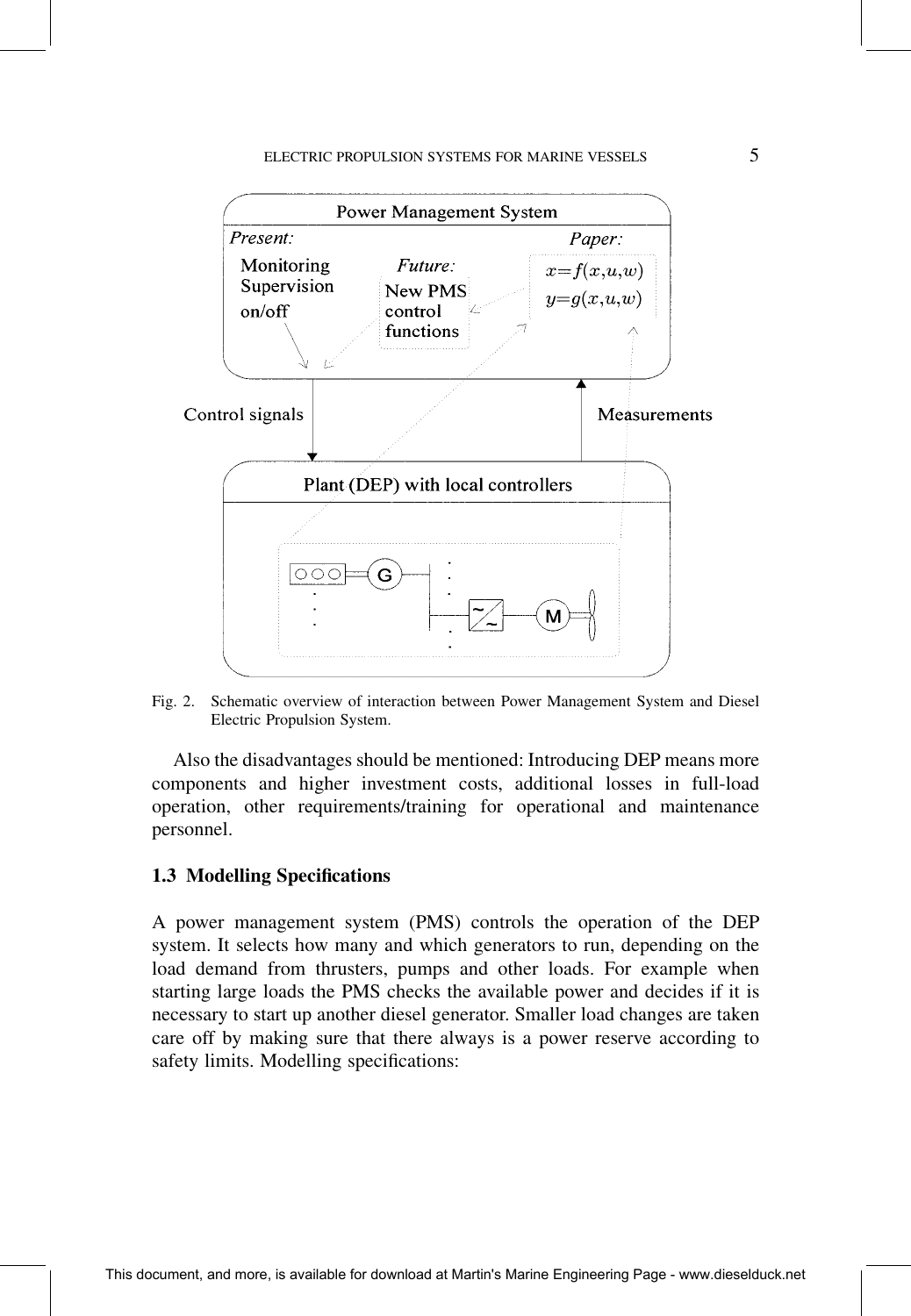- The mathematical description should be general with respect to numbers of components as generators and thruster drives. Other consumers may be represented with an aggregate load.
- There should be an on/off feature for the generators and the thruster drives in order to simulate component outages.
- PMS control functions focus on power production, hence advanced dynamic models shall be used for the generators and simplified static models shall be used for thruster drives and other consumers.
- The final model shall be in a state-space vector form suitable for control design.

#### 1.4 Outline of the Paper

The model is split into two parts, power generation and power consumption. Section 2 presents power generation modelling with diesel engines, synchronous generators, load module which represents the interconnection of the generators, speed governor and automatic voltage controllers. Well known models are used for each component, but special attention has been paid to the interconnection of several synchronous generators in the load module.

In Section 3 the power consumption is considered, modelling the thruster drives alongside other loads. This model gives the active and reactive power demand for use in the load module in Section

Section 4 presents a compact state space model suitable for simulation and control design.

Finally, some simulations are shown in Section 6 with PID-controllers for voltage and frequency stabilization.

#### 2 POWER GENERATION

#### 2.1 Overall Model Structure

The power generation plant consists of synchronous generators powered by medium speed diesel engines supplying a common load, and low level speed and voltage controllers (usually PID controllers).

In stiff networks an infinite busbar with fixed voltage and frequency is used as reference for the busbar voltage and the power angle. A marine power system is an isolated system and for the model presented in this paper the rotor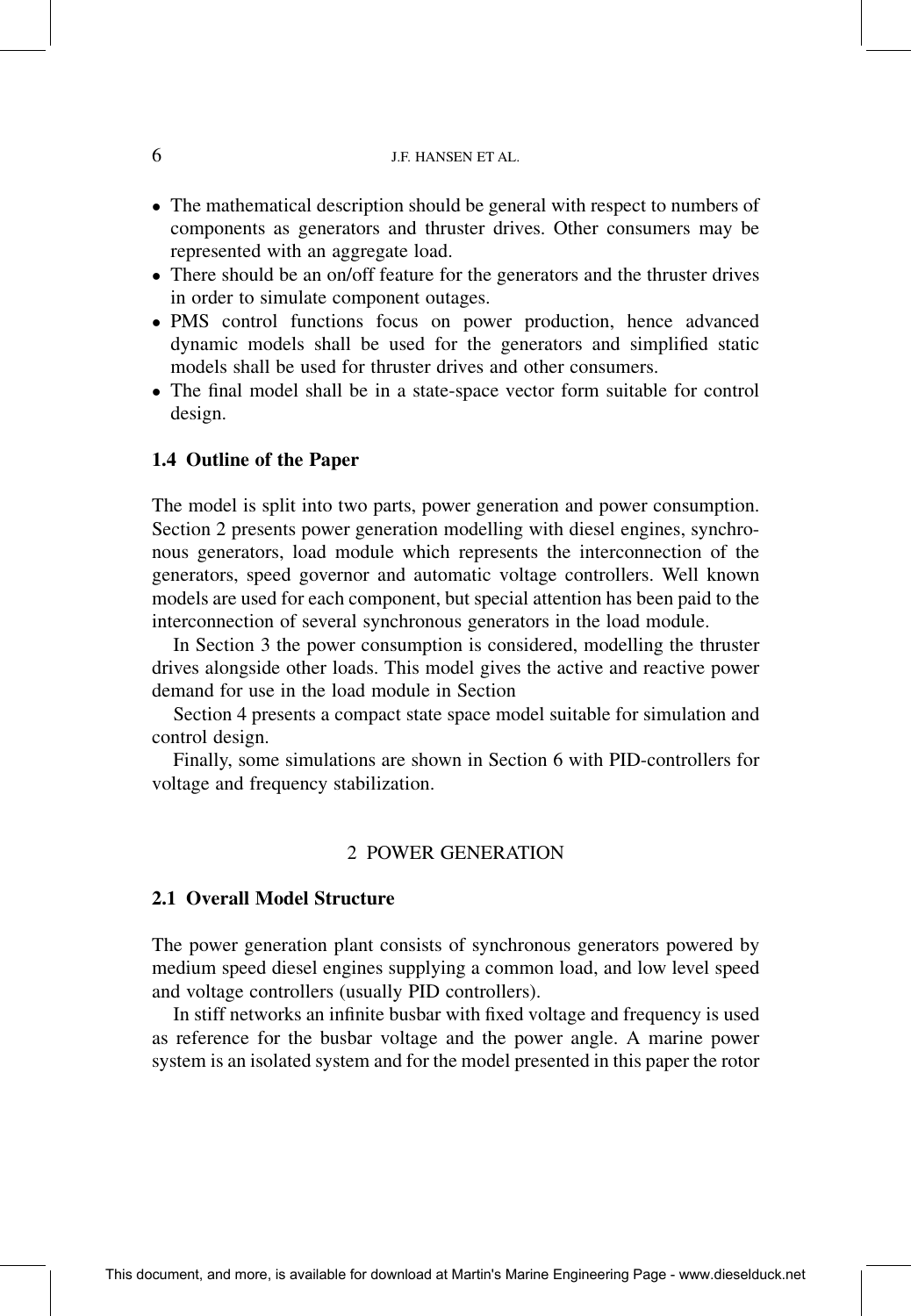speed of one generator is chosen as reference and the power angles of the other generators are computed relative to this reference. The power angle of the reference generator and the busbar voltage is computed by the load module as a function of the generator currents as described in Section 2.5.

A 7th-order model is used for each of the synchronous generators, and the interconnection is made by a load module representing the total load as a variable impedance. The load module adds (vectorially) the current outputs from the generators and returns the busbar voltage depending on the load characteristic (constant impedance, constant power etc.). Electrical quantities are modelled in the two axis dq-frame. Simple 1st-order models are used for the diesel engines, and PID controllers represent the speed governors and Automatic Voltage Regulators (AVR). An on/off feature for each diesel-generator is included in the model for simulation of performance when connecting/disconnecting generation units. A schematic presentation of the overall model structure with input and output relationships is shown in Figure 3. The input/output variables are defined in the following subsections alongside each model description.



Fig. 3. Block diagram of plant model with input and output relationship.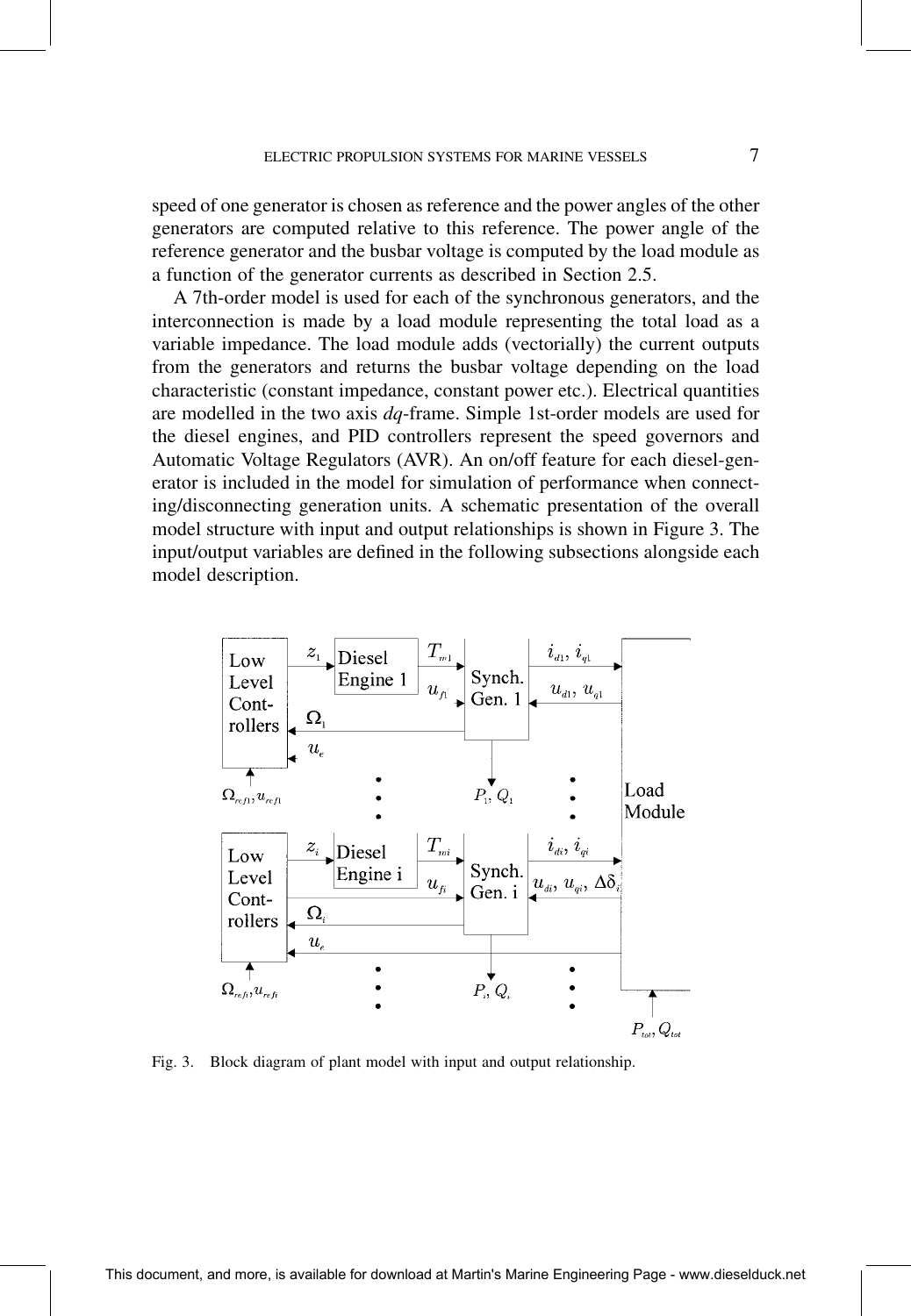#### 2.2 Per-Unit Reference Frame

The model is presented with per unit variables with the rated values of the largest synchronous generator as references. That is if different sized generators are considered the parameters for the smaller generators have to be recalculated to this frame. The reference frame is defined as follows:

*Phase voltage [V]:*  $U_{ref} = \sqrt{2/3} U_N$ , where  $U_N$  is the nominal busbar voltage [V]. Phase current [A]:  $I_{ref} = \sqrt{2}I_N$ , where  $I_N$  is the nominal current voltage [V]. Phase current [A]:  $I_{ref} = \sqrt{2}I_N$ , where  $I_N$  is the nominal current [A]. Apparent power [VA]:  $S_{ref} = 3/2U_{ref}I_{ref}$ . Electrical angular frequency [rad/s]:  $\omega_N = 2\pi f_N$ , where  $f_N$  is nominal busbar frequency [1/s]. Mechanical *angular frequency [rad/s]:*  $\Omega_{ref} = \frac{\omega_N}{p/2}$ , where p is the pole number of the generator. Torque [Nm]:  $T_{ref} = S_{ref} / \Omega_{ref}$ .

#### 2.3 Diesel Engines

As an approximation of the medium speed diesel engine dynamics a 1st order model is used [21].

$$
\dot{T}_m = \frac{1}{T_{DE}} \left( -T_m + z \right) \tag{1}
$$

where  $T_m$  is mechanical shaft torque [pu],  $T_{DE}$  is diesel dynamic time constant [s] and  $z$  is fuel-pump index [pu]. Equation (1) is scaled such that the fuelpump index may vary between 0 and 1 ,that is from 0 to 100% capacity of the fuel-pump.

In addition a simplified non-linear function describing the specific fuel consumption ( $\rho$  [g/kWh]) is included for estimating the fuel consumption.

$$
\rho = f(z) \tag{2}
$$

Function f in (2) is assumed convex in  $z \in [0, 1]$ , with a minimum at the diesel engine rated power, usually at about 90% of maximum power.

This diesel-engine model is considered adequate for the purpose of this model where performance at the electrical side is the main subject of interest. Running conditions like air intake and exhaust temperature can not be obtained from this simplified model.

# 2.4 Synchronous Generators

The well known two-axis  $dq$ -model is used for each of the synchronous generators, and the notation from [22] is used. Differential equations describ-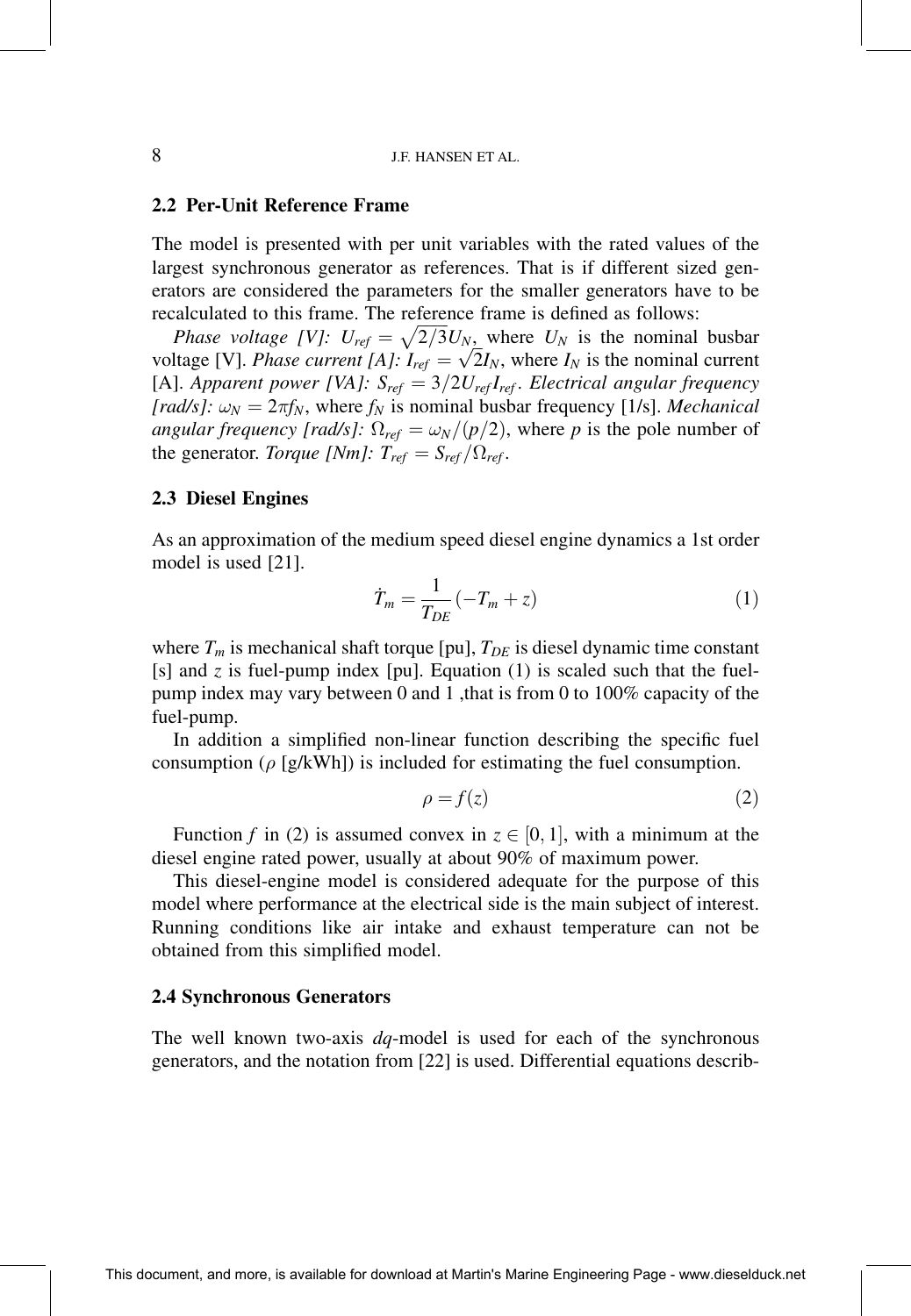ing the electrical stator-, rotor- and damper-windings dynamics are included in addition to the mechanical differential equations for the shaft speed and power angle. Magnetic saturation, hysteresis, and eddy-currents are neglected. These are assumed to have minor impact on the dynamic performance of interest here.

For each generator the model is given below with the following variables and parameters:

- Mechanical States:
	- $\Delta\delta$  : Relative power angle referred to reference gen., that is the angle between the q-axis of the current generator and the q-axis of the reference generator.
	- $\Omega$ : Shaft speed [pu].
- Electrical States:
	- $\psi_d$  : d-axis stator winding flux linkage [pu].
	- $\psi_a$  : q-axis stator winding flux linkage [pu].
	- $\psi_D$ : d-axis damper winding flux linkage [pu].
	- $\psi_0$ : q-axis damper winding flux linkage [pu].
	- $\psi_f$  : Field winding (rotor) flux linkage [pu].
	- Inputs:
	- $u_d$  : d-axis terminal voltage [pu].
	- $u_q$  : q-axis terminal voltage [pu].
	- $\Omega_{1}$ : Shaft speed reference generator [pu].
	- $T_m$  : Mechanical shaft torque [pu].
	- $u_f$  : Field voltage [pu].

• Outputs:

- $i_d$  : d-axis stator current [pu].
- $i_q$  : q-axis stator current. [pu].
- Ω : Shaft speed [pu].
- $\Delta \delta$  : Relative power angle referred to ref. gen.[rad].
- P : Active power [pu].
- Q : Reactive power [pu].
- Parameters:<br> $\omega_N$  : Nomin
- Nominal electrical angular frequency [rad/s].
- $T_a$  : Mechanical time constant [s].  $T_a$  equals  $\Omega_{ref} \frac{J}{T_{ref}}$ , where J is the total inertia.
- $r_s$  : Armature resistance [pu].
- $x_d$  : d-axis reactance [pu].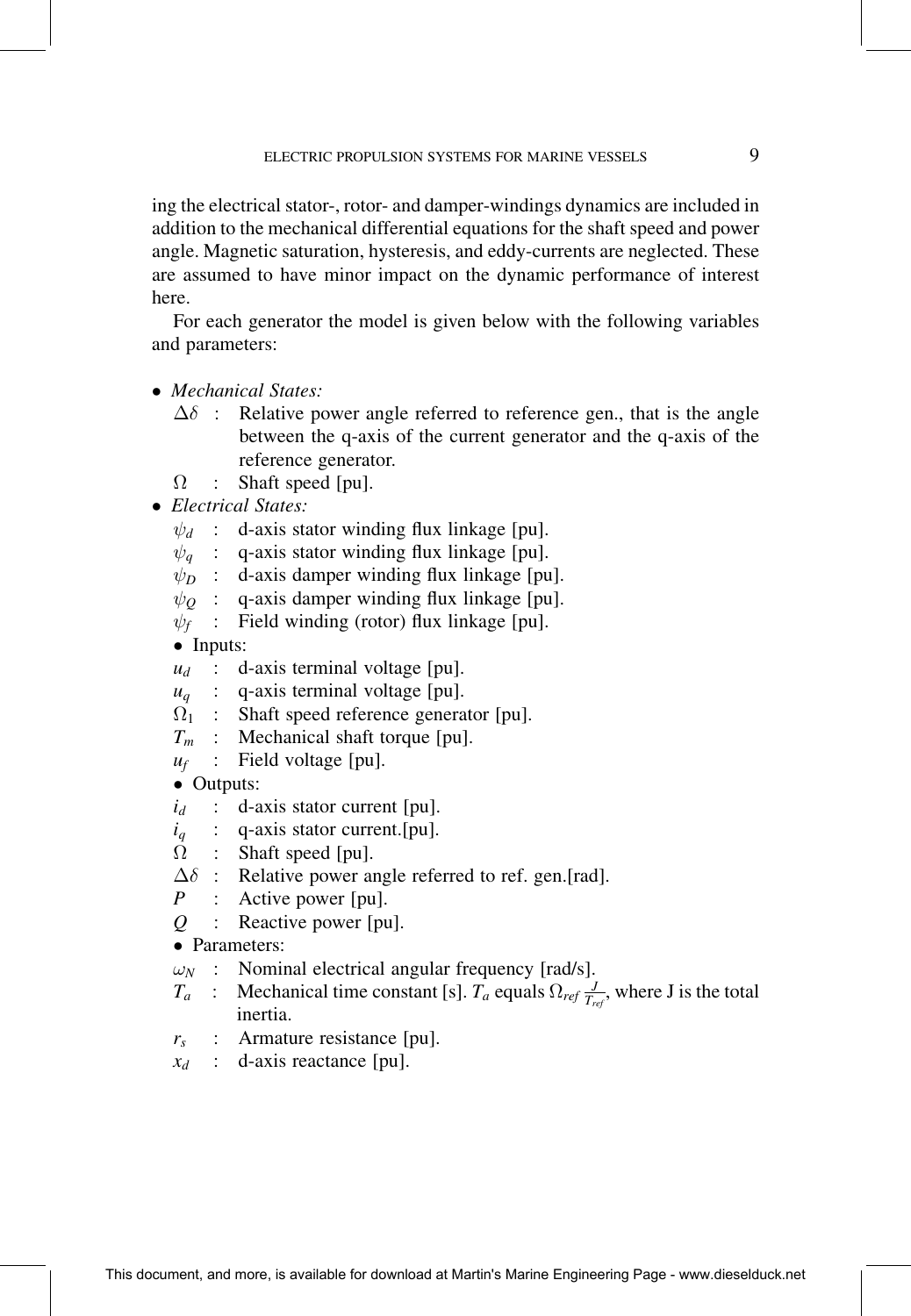- $x_q$  : q-axis reactance [pu].
- $T_D$  : d-axis damper winding time constant [s].
- $T<sub>O</sub>$ : q-axis damper winding time constant [s].
- $T_f$  : Field winding time constant [s].
- $\sigma_D$  : 'Leakage factor' (damper/stator-winding, d-axis), non-dimensional.
- $\sigma$  : 'Leakage factor' (damper/stator-winding, q-axis), non-dimensional.
- $\sigma_f$  : 'Leakage factor' (field/stator-winding), non-dimensional.<br>  $\mu_D$  : 'Coupling factor' (damper/field-winding), non-dimension
- $\mu_D$  : 'Coupling factor' (damper/field-winding), non-dimensional.
- $\mu_f$  : 'Coupling factor' (field/damper-winding), non-dimensional.

The electrical state equations are (voltage balance for each winding):

$$
\dot{\psi}_d = \omega_N (\Omega \psi_q + i_d r_s + u_d) \tag{3a}
$$

$$
\dot{\psi}_q = \omega_N(-\Omega \psi_d + i_q r_s + u_q) \tag{3b}
$$

$$
\dot{\psi}_D = -\frac{1}{T_D} i_D \tag{3c}
$$

$$
\dot{\psi}_Q = -\frac{1}{T_Q} i_Q \tag{3d}
$$

$$
\dot{\psi}_f = \frac{1}{T_f}(-i_f + u_f) \tag{3e}
$$

where the flux linkages are:

$$
\psi_d = -x_d i_d + i_D + i_f \tag{4a}
$$

$$
\psi_q = -x_q i_q + i_Q \tag{4b}
$$

$$
\psi_D = -(1 - \sigma_D)x_d i_d + i_D + \mu_D i_f \tag{4c}
$$

$$
\psi_Q = -(1 - \sigma_Q) x_q i_q + i_Q \tag{4d}
$$

$$
\psi_f = -(1 - \sigma_f)x_d i_d + \mu_f i_D + i_f \tag{4e}
$$

The mechanical state equations are (rotational speed and relative power angle):

$$
\dot{\Omega} = \frac{1}{T_a} (T_m - T_e) \tag{5}
$$

$$
\Delta \dot{\delta} = \omega_N (\Omega - \Omega_1) \tag{6}
$$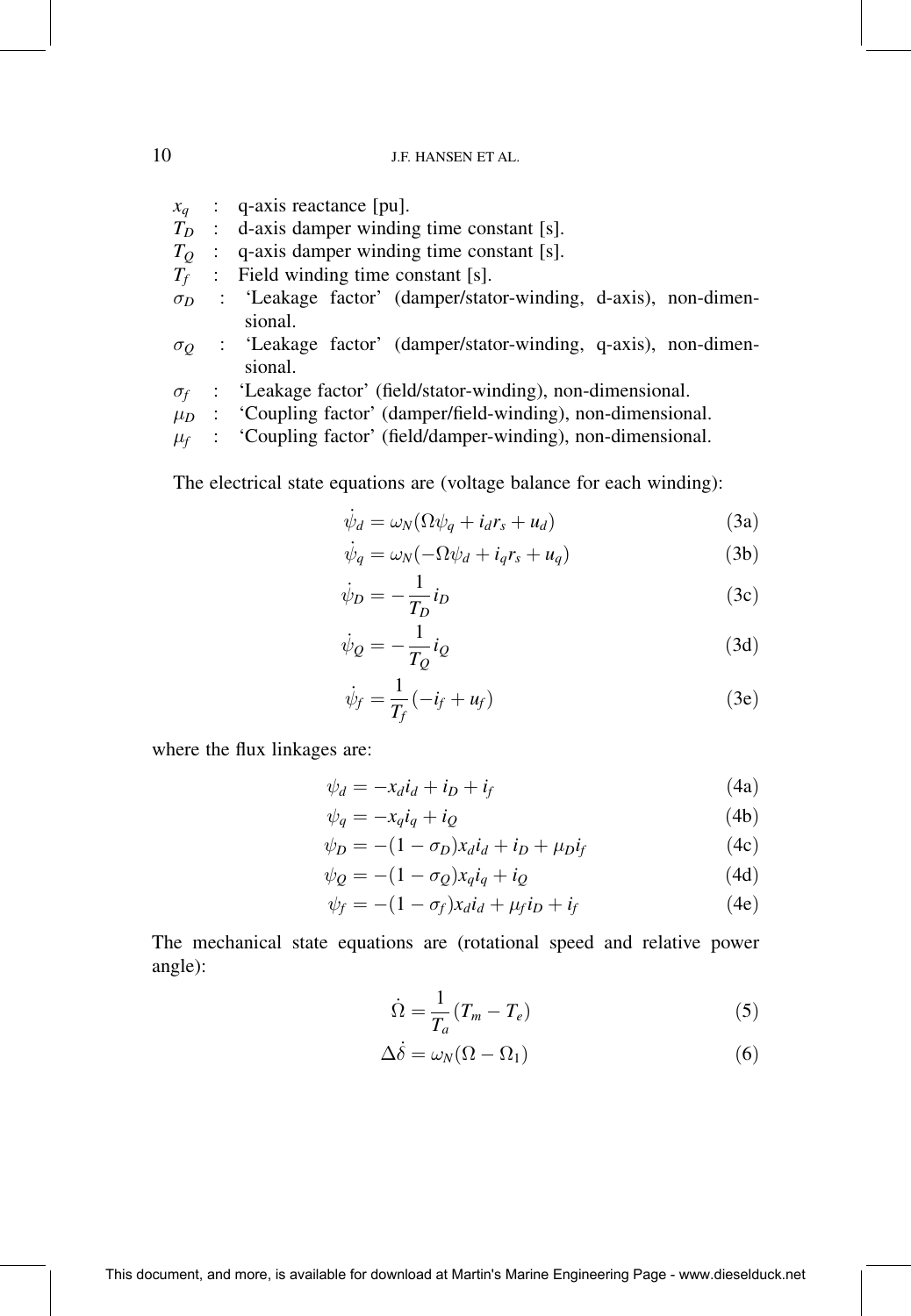where the electromagnetic torque is:

$$
T_e = \psi_d i_q - \psi_q i_d \tag{7}
$$

For the reference generator, defined as generator 1,  $\Omega = \Omega_1$  hence  $\Delta \dot{\delta}_1 = 0$ .

Output equations in addition to the current outputs  $(i_d, i_q)$  and the mechanical states  $(\Omega, \Delta\delta)$  are:

$$
P = u_d i_d + u_q i_q \tag{8}
$$

$$
Q = u_q i_d - u_d i_q \tag{9}
$$

Equations (3) and (4) can be written in a compact state-space form. Define<br>the vectors  $\boldsymbol{\psi} = [\psi_d, \psi_q, \psi_D, \psi_Q, \psi_f]^T$ ,  $\mathbf{i} = [i_d, i_q, i_D, i_Q, i_f]^T$ ,  $\mathbf{u}_g = [u_d, u_q]^T$ then:

$$
\dot{\psi} = \mathbf{K}(\Omega)\psi + \mathbf{Ri} + \mathbf{Eu}_g + \mathbf{b}u_f \tag{10}
$$

$$
\psi = \mathbf{Xi} \Rightarrow \mathbf{i} = \mathbf{X}^{-1} \psi \tag{11}
$$

where

$$
\mathbf{K}(\Omega) = \begin{bmatrix} 0 & \omega_N \Omega & 0 & 0 & 0 \\ -\omega_N \Omega & 0 & 0 & 0 & 0 \\ 0 & 0 & 0 & 0 & 0 \\ 0 & 0 & 0 & 0 & 0 \\ 0 & 0 & 0 & 0 & 0 \end{bmatrix} \mathbf{R} = \begin{bmatrix} \omega_N r_s & 0 & 0 & 0 & 0 \\ 0 & \omega_N r_s & 0 & 0 & 0 \\ 0 & 0 & -\frac{1}{T_D} & 0 & 0 \\ 0 & 0 & 0 & -\frac{1}{T_Q} & 0 \\ 0 & 0 & 0 & 0 & -\frac{1}{T_f} \end{bmatrix}
$$
(12)

$$
\mathbf{E} = \begin{bmatrix} \omega_N & 0 \\ 0 & \omega_N \\ 0 & 0 \\ 0 & 0 \\ 0 & 0 \end{bmatrix} \mathbf{X} = \begin{bmatrix} -x_d & 0 & 1 & 0 & 1 \\ 0 & -x_q & 0 & 1 & 0 \\ -(1 - \sigma_D)x_d & 0 & 1 & 0 & \mu_D \\ 0 & -(1 - \sigma_Q)x_q & 0 & 1 & 0 \\ -(1 - \sigma_f)x_d & 0 & \mu_f & 0 & 1 \end{bmatrix}
$$
(13)  

$$
\mathbf{b} = \begin{bmatrix} 0 & 0 & 0 & 0 & \frac{1}{T_f} \end{bmatrix}^T
$$
(14)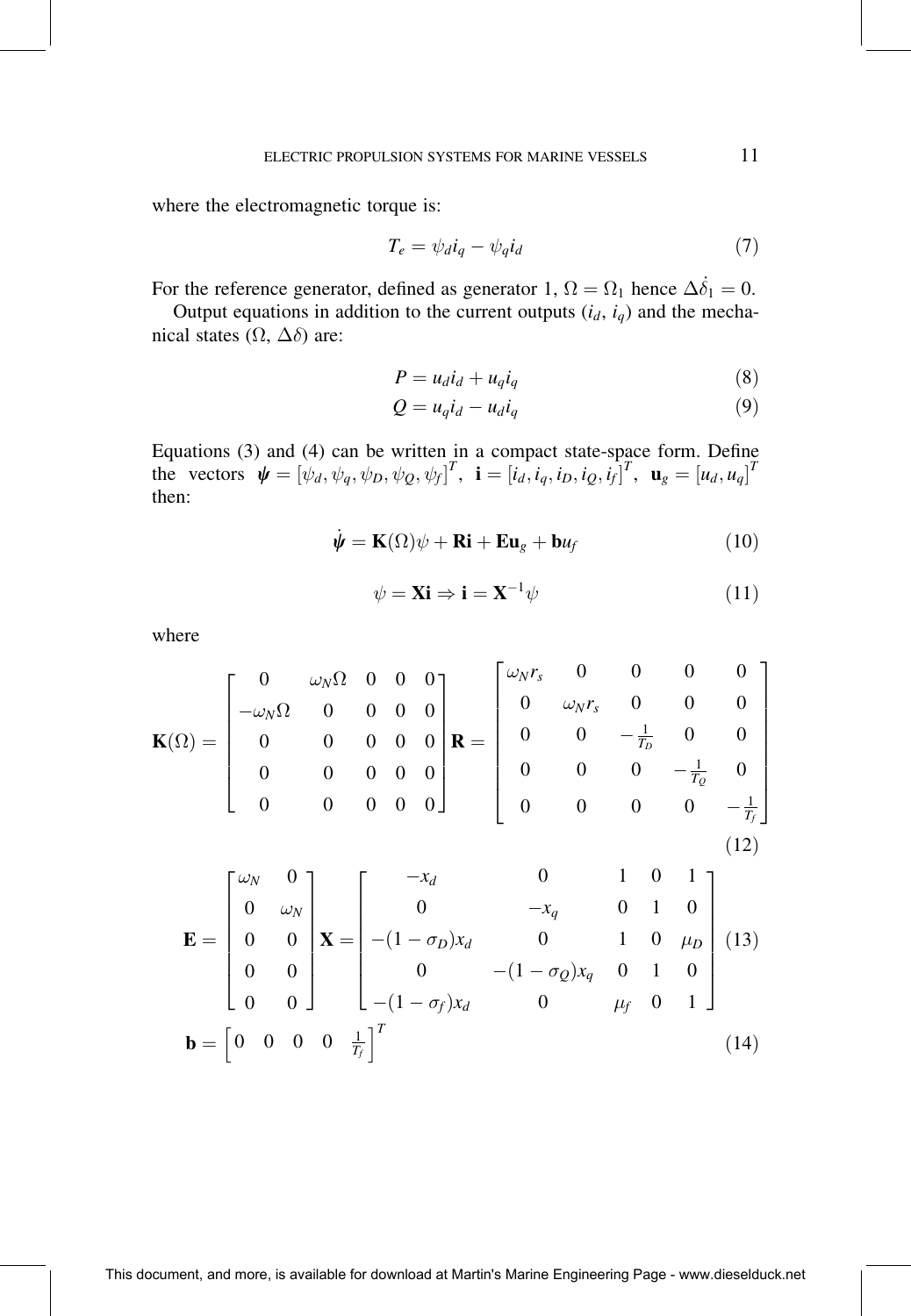This yields:

$$
\dot{\psi} = (\mathbf{K}(\Omega) + \mathbf{R}\mathbf{X}^{-1})\psi + \mathbf{E}\mathbf{u}_g + \mathbf{b}\mathbf{u}_f
$$
 (15a)

$$
\dot{\Omega} = \frac{1}{T_a} (T_m - h(\psi)) \tag{15b}
$$

$$
\Delta \dot{\delta} = \omega_N (\Omega - \Omega_1) \tag{15c}
$$

where  $h(\psi)$  is given by (7). Further define  $\psi_s = [\psi_d, \psi_q]^T$  and  $\mathbf{i}_s = [i_d, i_q]^T$ <br>which are the reduced flux-linkage and current vectors containing only stator quantities (subscript s). Then

$$
h(\psi) = \psi_s^T \mathbf{Hi}_s = \psi^T (\mathbf{G}^T \mathbf{HG}) \mathbf{X}^{-1} \psi
$$
 (16)

where

$$
\mathbf{H} = \begin{bmatrix} 0 & 1 \\ -1 & 0 \end{bmatrix}, \mathbf{G} = \begin{bmatrix} 1 & 0 & 0 & 0 & 0 \\ 0 & 1 & 0 & 0 & 0 \end{bmatrix}
$$
(17)  

$$
\mathbf{G}^{T} \mathbf{H} \mathbf{G} = \begin{bmatrix} 0 & 1 & 0 & 0 & 0 \\ -1 & 0 & 0 & 0 & 0 \\ 0 & 0 & 0 & 0 & 0 \\ 0 & 0 & 0 & 0 & 0 \\ 0 & 0 & 0 & 0 & 0 \end{bmatrix}
$$
(18)

and  $c = x_d (\mu_f \mu_D - \mu_f + \mu_f \sigma_D - \mu_D + 1 - \sigma_D + \sigma_f \mu_D - \sigma_f)$ . The outputs are then  $\mathbf{i}_s$ , P and Q:

$$
\mathbf{i}_s = \mathbf{G} \mathbf{X}^{-1} \boldsymbol{\psi} \tag{19}
$$

$$
P = \mathbf{u}_g^T \mathbf{i}_s = \mathbf{u}_g^T \mathbf{G} \mathbf{X}^{-1} \boldsymbol{\psi}
$$
 (20)

$$
Q = -\mathbf{u}_g^T \mathbf{H} \mathbf{i}_s = -\mathbf{u}_g^T \mathbf{H} \mathbf{G} \mathbf{X}^{-1} \boldsymbol{\psi}
$$
 (21)

To summarize the state space model representing one generation unit is:

$$
\dot{\psi} = (\mathbf{K}(\Omega) + \mathbf{R}\mathbf{X}^{-1})\psi + \mathbf{E}\mathbf{u}_g + \mathbf{b}u_f
$$
 (22a)

$$
\dot{\Omega} = \frac{1}{T_a} (T_m - \boldsymbol{\psi}^T (\mathbf{G}^T \mathbf{H} \mathbf{G}) \mathbf{X}^{-1} \boldsymbol{\psi})
$$
(22b)

$$
\Delta \dot{\delta} = \omega_N (\Omega - \Omega_1) \tag{22c}
$$

This document, and more, is available for download at Martin's Marine Engineering Page - www.dieselduck.net

12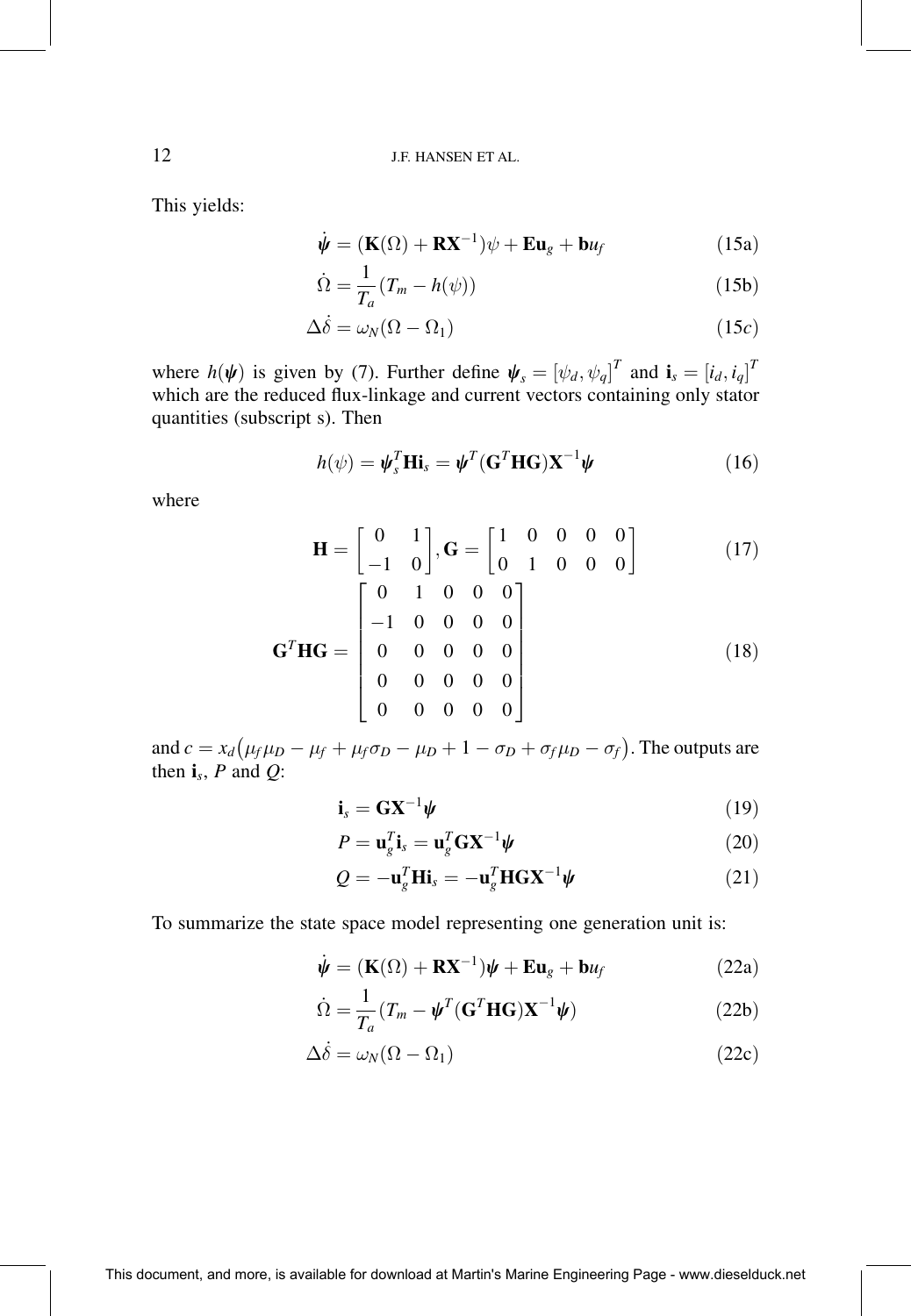#### 2.5 Load Module

In this section the function  $\mathbf{u}_g$  from (22) is found.

The load module represents the interconnection of the generators (main busbar) by computing the generators terminal voltage as a function of load characteristics. In [23] several types of load modelling are discussed. Two static load models are considered in this paper, an approximation for constant power and constant impedance.

The constant impedance load type will represent the passive loads as distribution network and hotel loads while the approximated constant power load type will represent the variable speed drives. An aggregate load is used for each type.

Frequency dependence and load dynamics are neglected. This is based on the assumptions that the frequency will be close to nominal value, and the load demand is modelled as a quasi-stationary load described in the next section.

This module consists of algebraic equations taking the generator currents and total active and reactive power demand as inputs, and giving generator terminal voltage as output. The currents are summarized and the busbar voltage is computed by multiplying with the equivalent load impedance.

• Inputs:

 $i_{di}$  : d-axis phase current generator i [pu].

 $i_{qi}$  : q-axis phase current generator *i* [pu].

 $\Delta \delta_i$ : Relative power angle (see Figure 4) referred to gen. no.1[rad].

 $P_Z$  : Active power demand, const. impedance [pu].

- $Q_Z$  : Reactive power demand, const. impedance [pu].
- $P<sub>S</sub>$  : Active power demand, const. power [pu].
- $Q_{S}$  : Reactive power demand, const. power [pu].
- Outputs:<br> $u_{di}$ :

 $u_{di}$  : d-axis terminal voltage generator *i* [pu].

 $u_{qi}$  : q-axis terminal voltage generator *i* [pu].

The load impedance for the constant impedance load type is computed from (23) for unity busbar voltage. The `constant impedance' term means that the load impedance is kept constant for constant power demand and not dependent of the busbar voltage.

$$
z_Z = \left(\frac{1}{P_Z + jQ_Z}\right)^*
$$
\n(23)

This document, and more, is available for download at Martin's Marine Engineering Page - www.dieselduck.net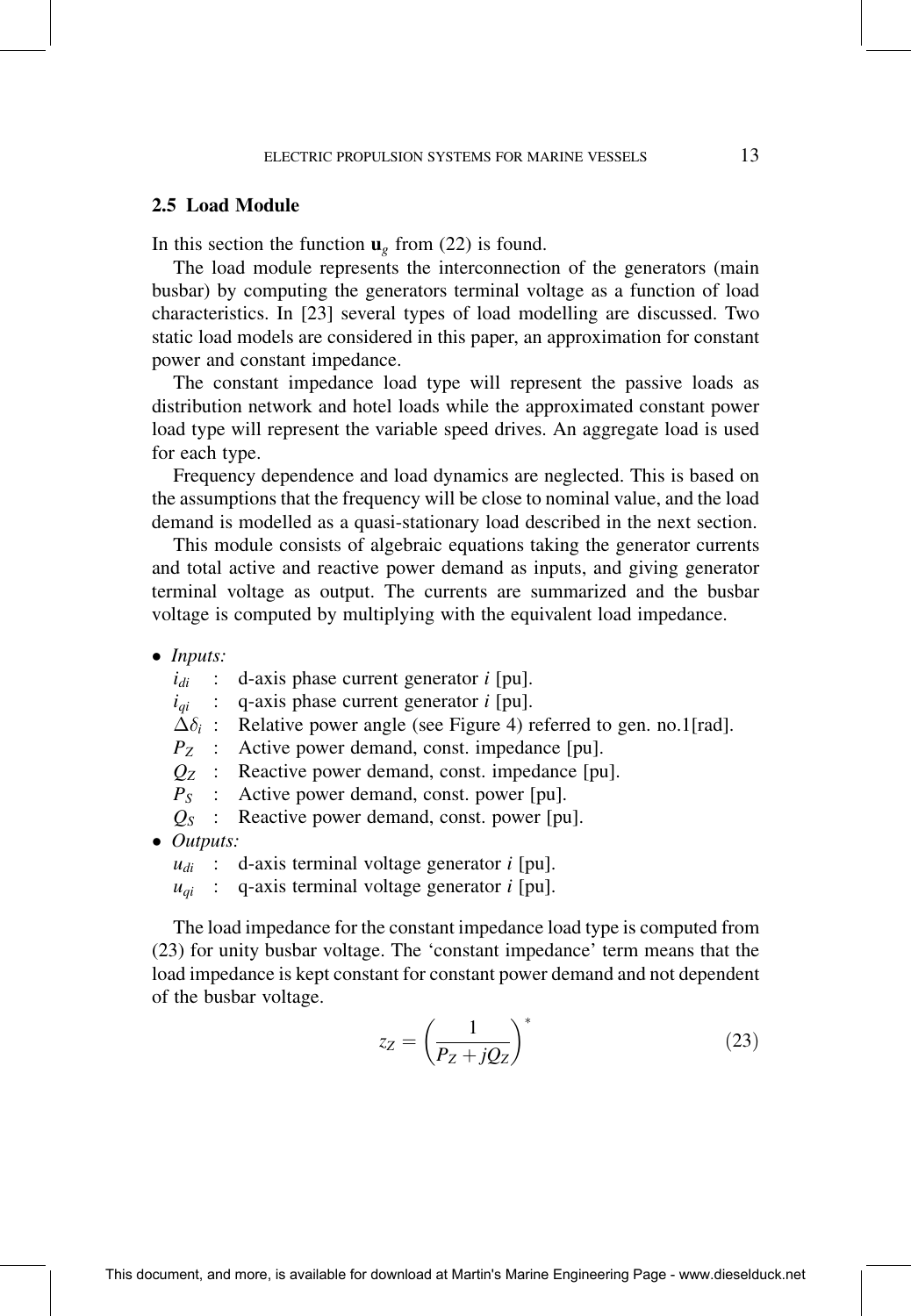

Fig. 4. Phasor diagram showing transformation of current unit  $i$  to the  $dq$  frame of unit 1.

where \* denotes the complex conjugate. The load impedance for the ideal constant power load type is computed from (24).

$$
z_S = \left(\frac{|u_{di} + ju_{qi}|^2}{P_S + jQ_S}\right)^*
$$
\n(24)

This would have to be solved by iteration since the busbar voltage is a function of the load impedance. Besides slowing down simulation the busbar voltage would initially increase for positive step in the power demand. This is not the case for the thruster drives where the voltage drops for increasing load and then tends to draw constant power by increasing load current for decreasing voltage. As an approximation for this the voltage from the previous simulation step is used in (24), though filtered through a first order transfer function with a small time constant  $(0.01 \text{ s})$  for avoiding numerical difficulties with a step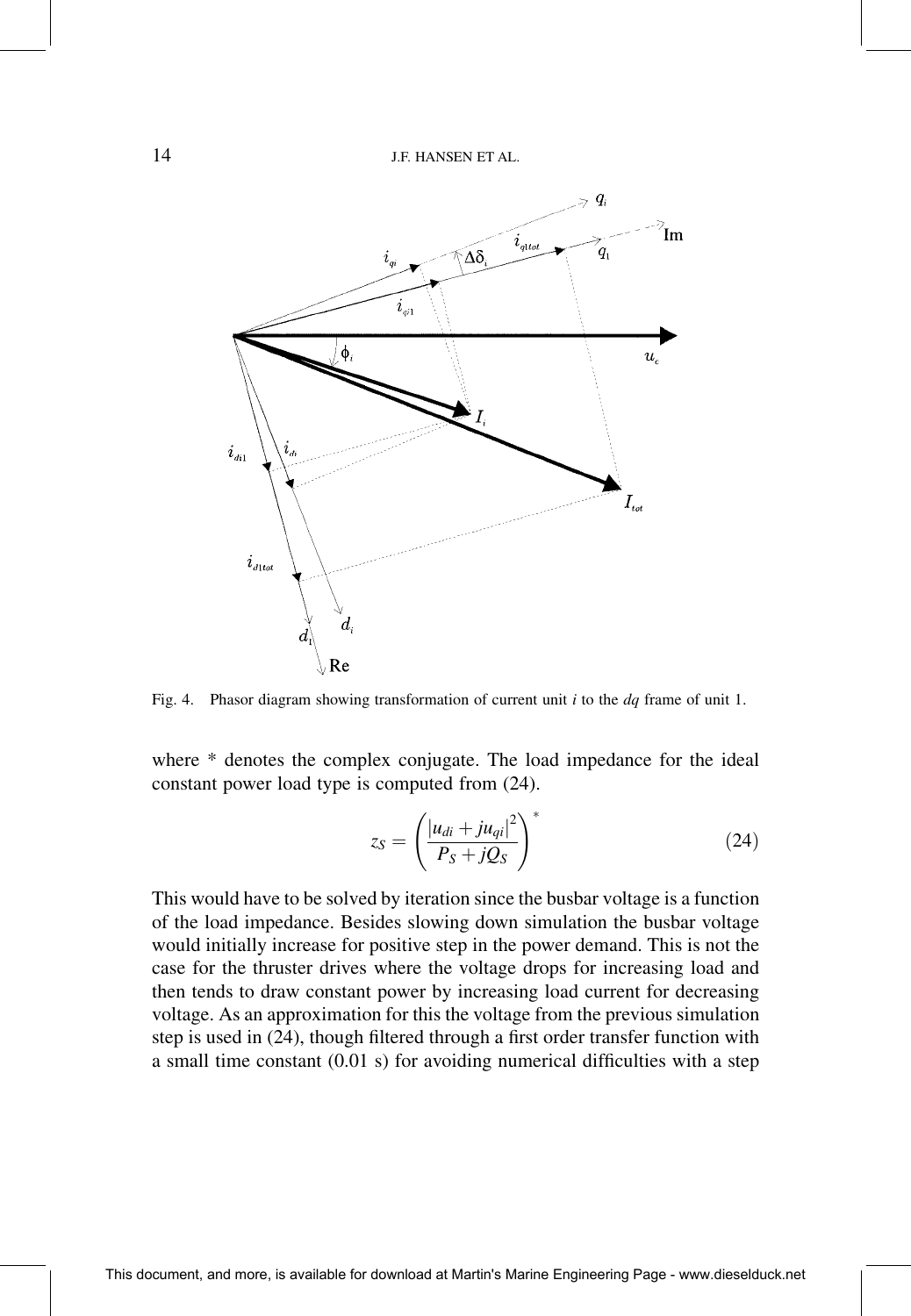change in impedance for each simulation step. The equivalent load impedance is then computed as a parallel connection of the two impedances.

$$
z_{eq} = (r_{eq} + jx_{eq}) = \frac{z_{Z}z_{S}}{z_{Z} + z_{S}}
$$
(25)

The currents are given in the individual  $dq$  frames of each generator, and before summation they are transformed to the  $dq$ -frame of the reference generator as shown in Figure 4.

$$
I_{Gi} = (i_{di} + ji_{qi})e^{i(\Delta \delta_i)}
$$
\n(26)

$$
I_{tot} = (i_{dtot} + ji_{qtot}) = I_{G1} + I_{G2} + \dots + I_{Gn}
$$
 (27)

where  $n$  is the number of generators connected to the busbar. The busbar voltage and the transformation for the individual generators are given by (28).

$$
u_{d1} = r_{eq}i_{dot} - x_{eq}i_{qtot} \tag{28a}
$$

$$
u_{q1} = r_{eq}i_{qtot} + x_{eq}i_{dtot}
$$
 (28b)

$$
(u_{di} + ju_{qi}) = (u_{d1} + ju_{q1})e^{-j(\Delta\delta_i)}
$$
\n(28c)

To write these equations in a compact vector form with real quantities note that the transformation of vectors between orthogonal coordinate systems with an angle difference  $\varphi$  is:

$$
\Phi(\varphi) \stackrel{\Delta}{=} \begin{bmatrix} \cos(\varphi) & -\sin(\varphi) \\ \sin(\varphi) & \cos(\varphi) \end{bmatrix}
$$
 (29)

$$
\Phi(-\varphi) = \Phi^{-1}(\varphi) = \Phi^{T}(\varphi)
$$
\n(30)

Define  $\mathbf{i}_{tot} = [i_{dot}, i_{dot}]^T$  referred to dq axis of the reference generator. Then

$$
\mathbf{i}_{tot} = \mathbf{i}_{s1} + \Phi(\Delta \delta_2)\mathbf{i}_{s2} + \dots + \Phi(\Delta \delta_n)\mathbf{i}_{sn}
$$
 (31)

and the busbar voltage:

$$
\mathbf{u}_{g1} = \mathbf{Zi}_{tot} \tag{32}
$$

$$
\mathbf{u}_{g2} = \Phi^T(\Delta \delta_2) \mathbf{Z} \mathbf{i}_{tot} \tag{33}
$$

 $(34)$ 

$$
\tag{35}
$$

$$
(36)
$$

$$
\mathbf{u}_{gn} = \Phi^T(\Delta \delta_n) \mathbf{Zi}_{tot} \tag{37}
$$

15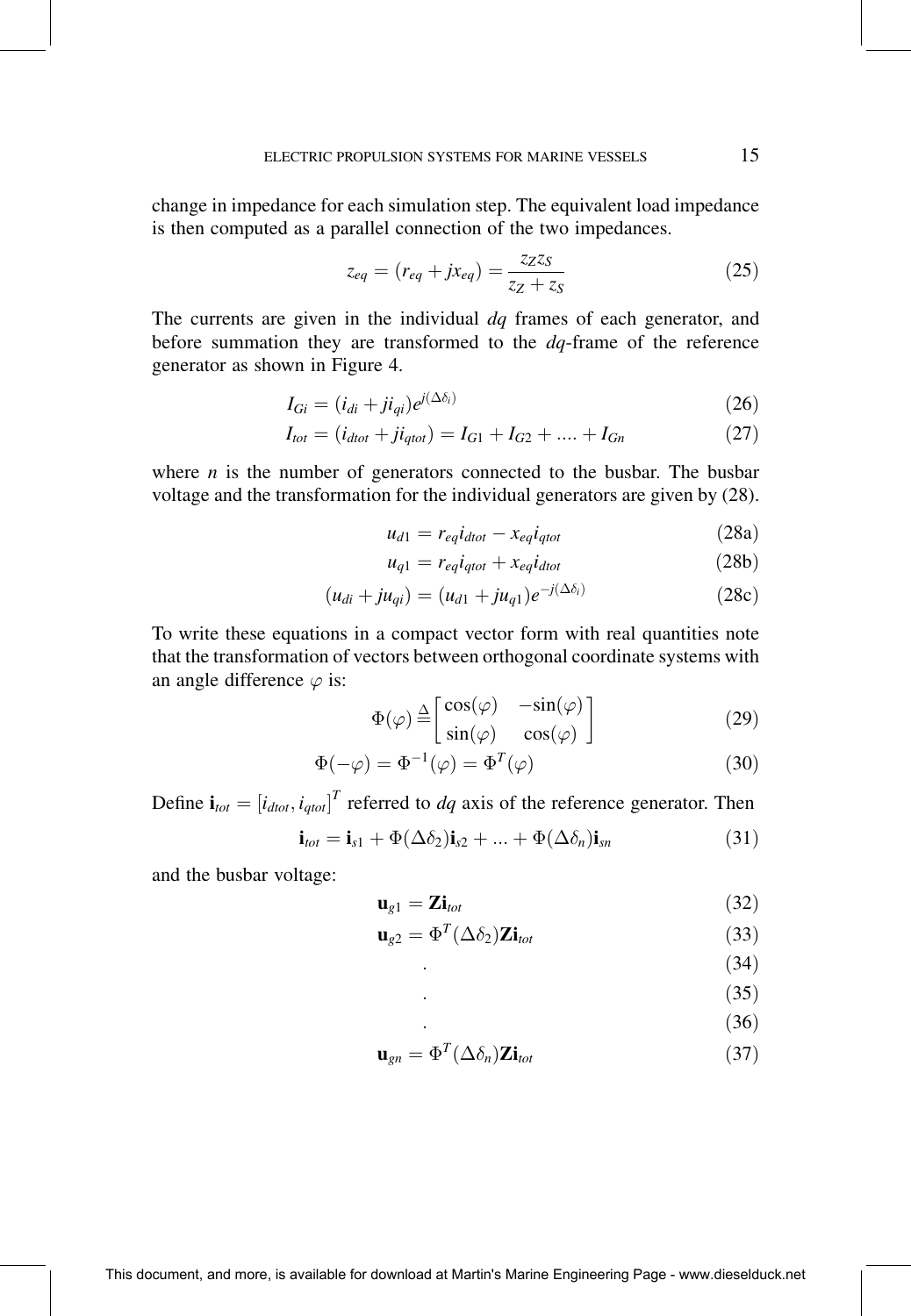where

$$
\mathbf{Z} = \begin{bmatrix} r_{eq} & -x_{eq} \\ x_{eq} & r_{eq} \end{bmatrix} \tag{38}
$$

#### 2.6 Speed Governor and Automatic Voltage Regulator

PID controllers are representing the speed governors and automatic voltage regulators. Due to parallel controlling of busbar frequency (generator speeds) and voltage, special consideration has to be taken for inclusion of integral effect in all units. This will lead to an arbitrary load sharing due to variations in parameters between the units. Several control strategies may be considered:

- Parallel PID controllers with droop, that is a steady state offset in the controlled variables is introduced, but desired load sharing is achieved.
- Parallel PID controllers where one generator controls the frequency and voltage, and the other controls delivered active and reactive power with the set-points taken from the delivered power of the first generator. This will ensure equal load sharing.
- One generator with integral action, and the other with proportional control. This means only one generator will automatically take all the load change while the other will deliver constant power depending on a bias signal to the reference. This may yield large unexpected load differences for the generators when the total load is highly varying.
- Same as previous, but with a load sharing unit providing the proportional controlled generators with a bias signal taken from the deviation between the power from generator with integral action and the current one. This would lead to equal load sharing.

For the simulations in this paper the latter control strategy is implemented when equal load sharing is desired.

The PID controllers are implemented in a standard form (39):

$$
u = K_p \left( e + \frac{1}{T_i} \int_0^t e(\tau) d\tau + T_d \dot{e} \right)
$$
 (39)

hence

$$
\dot{u} = K_p \left( T_d \ddot{e} + \dot{e} + \frac{1}{T_i} e \right) \tag{40}
$$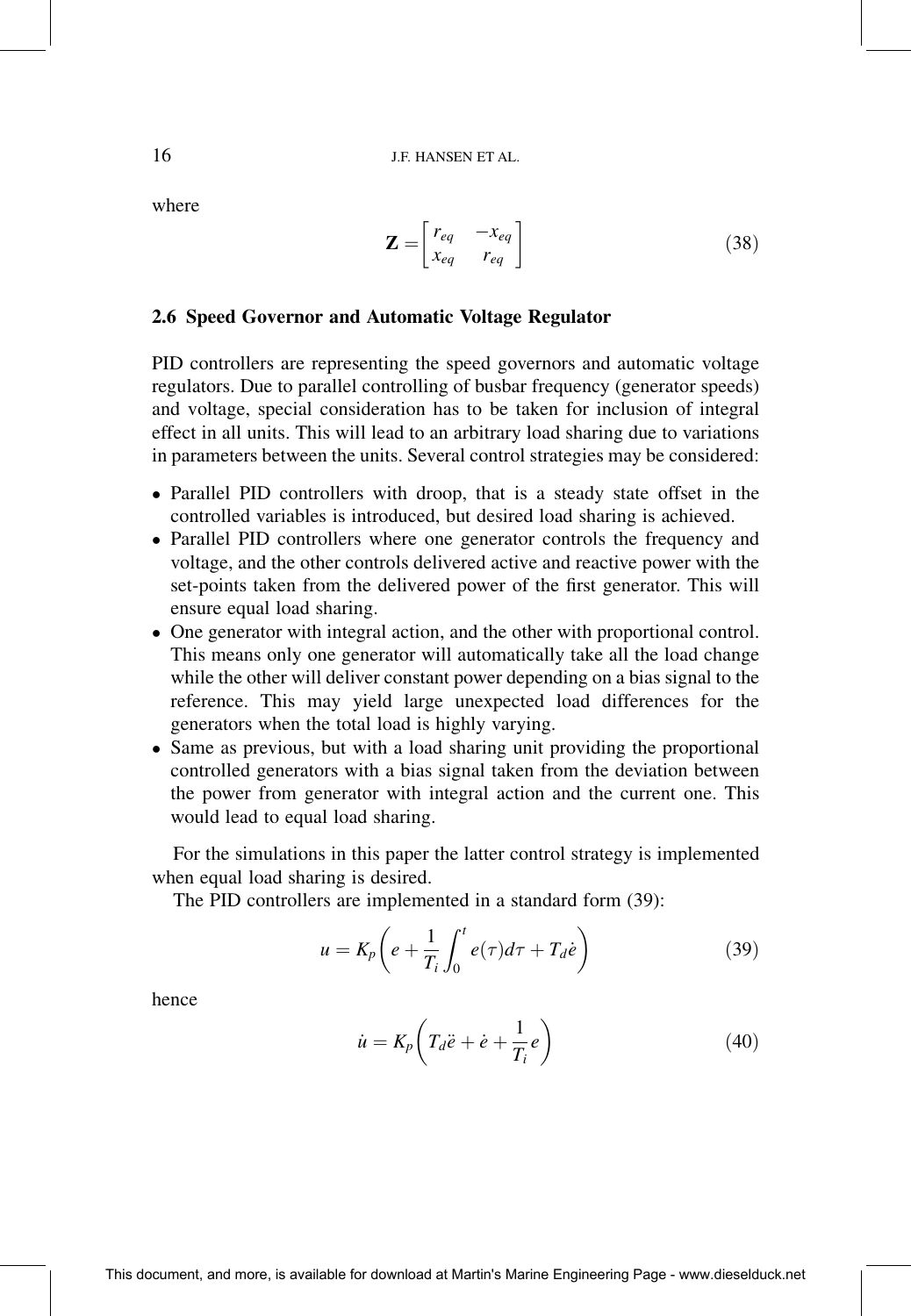where  $u$  is control input to the plant (fuel index or field voltage),  $e$  is deviation from set points (gen. speed or voltage).  $K_p$ ,  $T_i$  and  $T_d$  are gain, integral time and derivative time respectively. Notice that by setting  $T_d = 0$  and/or  $T_i = \infty$  (or as high as possible) the controller can be chosen as  $PID-$ ,  $PI-$ ,  $PD-$  or  $P$ type.

#### 3 POWER CONSUMPTION

This second part of the system modelling is a description of the different power consumers in a diesel-electric propulsion system with special attention to the variable speed thruster drives. This part computes the active and reactive power demand for each load and sets up an aggregate load of both constant impedance and constant power types to be used in the previous part. For each load there are several components, and the idea is to specify a power demand at the end of the consumer line and add up power losses and finally get the power demand at the busbar. In this paper only static models are considered because the load dynamics are assumed to have minor impact on the power generation part with the chosen model strategy by specifying an active and reactive power demand. Dynamic models may be considered in future work for improving the accuracy of the load models.



Fig. 5. Schematic diagram of the variable speed thruster drive with inputs and outputs for modelling.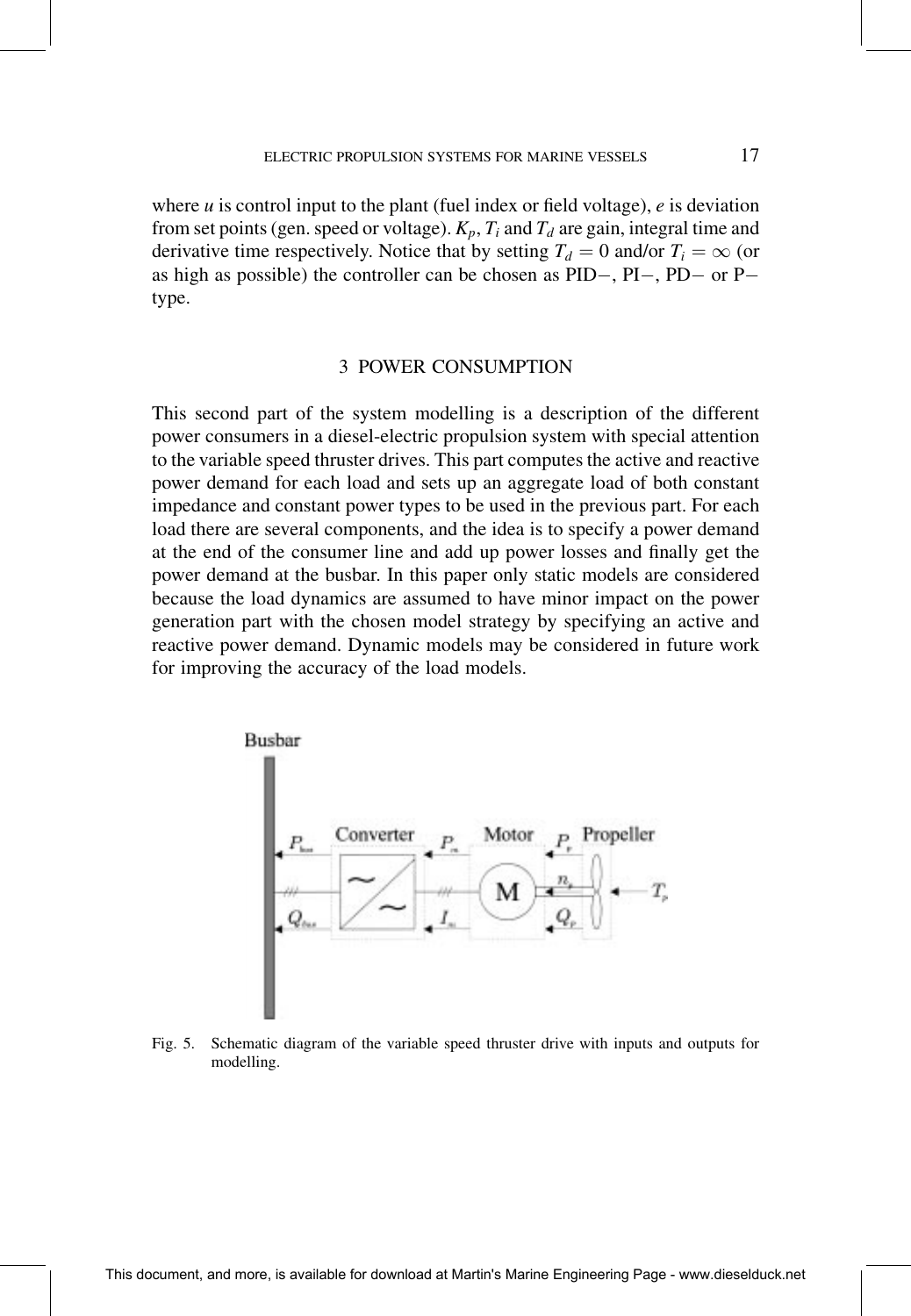#### 3.1 Thruster Drives

Different kind of thruster drives may be considered. In this paper is the variable speed thruster drive is used which consists of a propeller, shaft, propulsion motor and a frequency converter. For the largest drives  $(5-8)$ MW, dependent on vendor strategy, gearing etc.) synchronous motors may be used with either cycloconverter or LCI (Load Commutated Inverter) converter. For the smaller drives asynchronous motors with PWM (Pulse Width Modulated) converters are more suitable. The propellers of the variable speed thruster drives have usually fixed pitch. The variables are scaled according to Section 2.2 to fit the power production part. Figure 5 shows the relationship between the different blocks and defines the inputs and outputs.

#### 3.1.1 Propeller

For a fixed pitch propeller the relationship between thrust force, torque and power can be established [21]:

$$
T_p = \rho D^4 K_T n |n| \tag{41}
$$

$$
Q_p = \rho D^5 K_2 n |n| \tag{42}
$$

$$
P_p = \frac{2\pi}{60} n Q_p \tag{43}
$$

where  $T_p$  is propeller thrust [N], *n* is propeller shaft speed [r/min]  $Q_p$  is propeller torque [Nm] and  $P_p$  is propeller power [W]. The parameters are:  $\rho$  – water density, D – propeller diameter,  $K_T$  – thrust coefficient,  $K_Q$  – torque coefficient. Rearranging  $(41)–(43)$  yields:

$$
n = sign\left(\frac{T}{\rho D^4 K_T}\right) \sqrt{\left|\frac{T}{\rho D^4 K_T}\right|} \tag{44}
$$

$$
Q_p = \frac{DK_Q}{K_T}T\tag{45}
$$

$$
P_p = \text{sign}\left(\frac{T}{\rho D^4 K_T}\right) \sqrt{\left|\frac{T}{\rho D^4 K_T}\right|} \tag{46}
$$

 $K_Q$  and  $K_T$  are varying parameters and the characteristics also change between different propeller types. For simplicity they are chosen as positive constants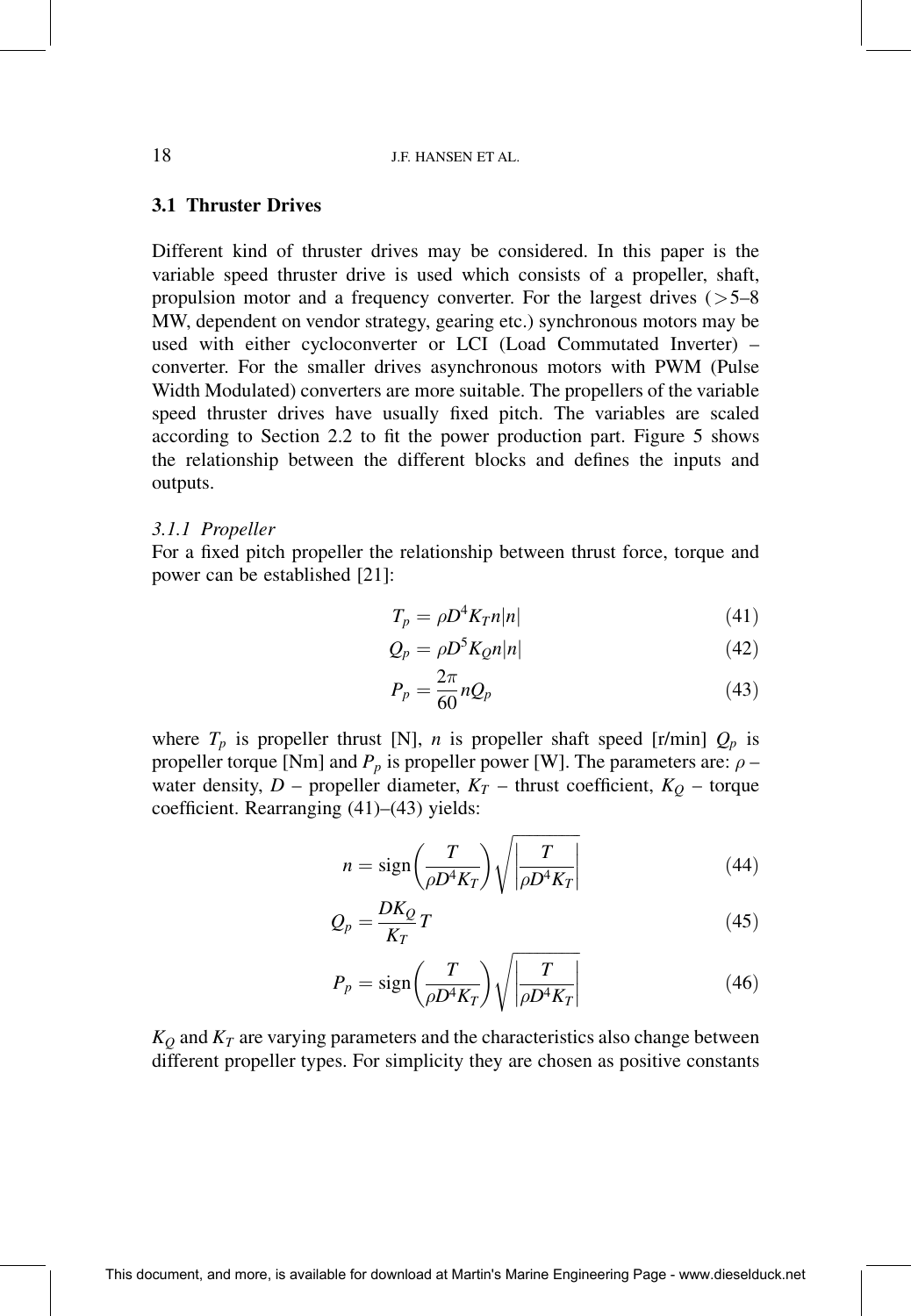in the simulations in this paper. (46) can then be written as:

$$
P_p = k \cdot \text{sign}(T) T \sqrt{|T|}
$$
\n(47)

where  $k = 1/\sqrt{(\rho D^4 K_T)^3}$ .

#### 3.1.2 Propulsion motors

Either synchronous motors or asynchronous motors are used for propulsion. In this section a loss model for each type is presented. The equations are based on [24], [25] and [26]. The inputs from the propeller model are:

- $n_p$ : propeller shaft speed [pu].
- $Q_p$ : propeller mechanical shaft torque [pu].
- $P_p$ : propeller shaft power [pu].

#### Synchronous Motor:

Synchronous motor losses are simplified to four terms, the electrical rotor and stator losses, core losses which are assumed to be proportional to the square of the air gap voltage, and friction losses.

$$
P_{loss, synch} = r_f i_f^2 + r_a i_a^2 + \frac{e_{ag}^2}{r_{ms}} + k_{f_1} n_p \tag{48}
$$

where  $r_f$  and  $i_f$  are field winding resistance and current,  $r_a$  and  $i_a$  are armature winding resistance and current,  $r_{ms}$  is equivalent core loss resistance,  $e_{ag}^2$  is air gap voltage and  $k_f$  is friction constant. It is further assumed that the armature current is proportional to the electromechanical torque and air gap voltage is proportional to shaft speed, hence:

$$
i_a = k_1 Q_p \Longrightarrow k_1 = \frac{i_{aN}}{Q_{pN}}
$$
  

$$
e_{ag} = k_2 n_p \Longrightarrow k_2 = \frac{e_{agN}}{n_{pN}}
$$
 (49)

Field current  $i_f$  is for simplicity assumed to be:

$$
i_f = k_3 + k_4 i_a = k_3 + k_4 k_1 Q_p \tag{50}
$$

The constant  $k_3$  represent the idle speed excitation and  $k_4$  approximates excitation due to load variation. These constants should be chosen to fit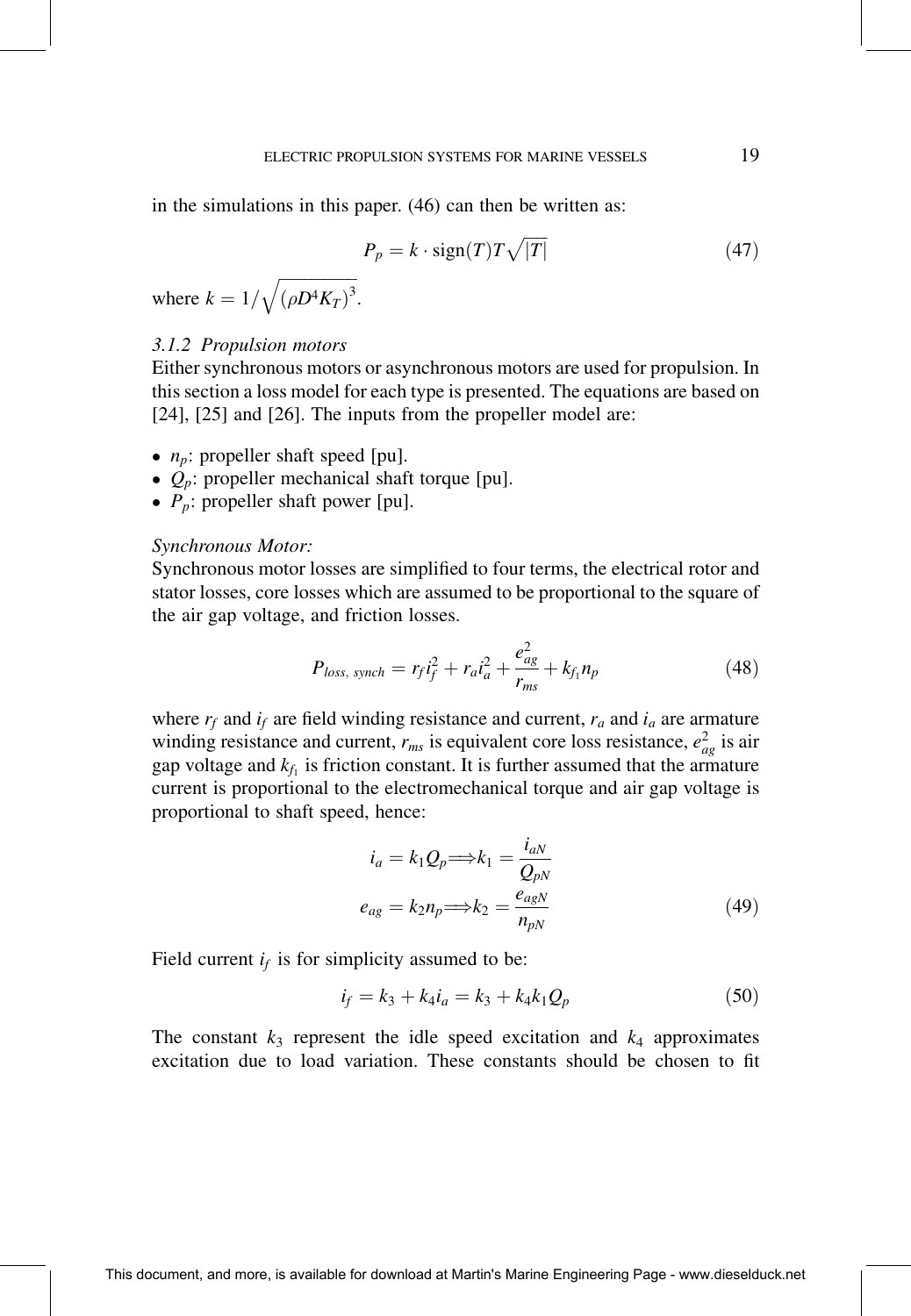characteristic motor data. Subscript N denotes Nominal values. This yields:

$$
P_{loss, synch} = r_f i_f^2 + k_S Q_p^2 + k_6 n_p^2 + f_r n_p \tag{51}
$$

$$
P_m = P_p + P_{loss, synch} \tag{52}
$$

$$
I_m = k_1 Q_p \tag{53}
$$

where  $k_5 = k_1^2 r_a$ ,  $k_6 = k_2^2 / r_{ms}$ .

Asynchronous Motor: Asynchronous motor losses are simplified to four terms: the electrical stator and rotor losses, core losses and mechanical friction losses.

$$
P_{loss,asynch} = r_r i_r^2 + r_s i_s^2 + \frac{e_{ag}^2}{r_{ma}} + k_{f_2} n_p \tag{54}
$$

where  $r_r$  is rotor resistance,  $r_s$  is stator resistance,  $r_{ma}$  is magnetizing resistance and  $k_{f2}$  is friction coefficient. The following assumptions are made for the asynchronous motor:

- Control strategy is assumed to keep air gap flux constant, hence  $i_m = i_{mN}$ .
- Slip frequency is small compared to synchronous frequency.
- Slip frequency is proportional to load torque.
- Hysteresis and saturation are neglected.

Hence:

$$
e_{ag} = k_7 n_s \Longrightarrow k_7 = \frac{e_{aN}}{n_{sN}}\tag{55}
$$

$$
n_s = n_{sl} + n_p \tag{56}
$$

$$
n_{sl} = k_8 Q_p \Longrightarrow k_8 = \frac{n_{slN}}{Q_{pN}} \tag{57}
$$

$$
i_r = k_9 Q_p \Longrightarrow k_9 = \frac{i_{rN}}{Q_{pN}}
$$
\n(58)

$$
i_s^2 = i_r^2 + i_m^2 \tag{59}
$$

$$
i_m = i_{mN} = k_{10} \tag{60}
$$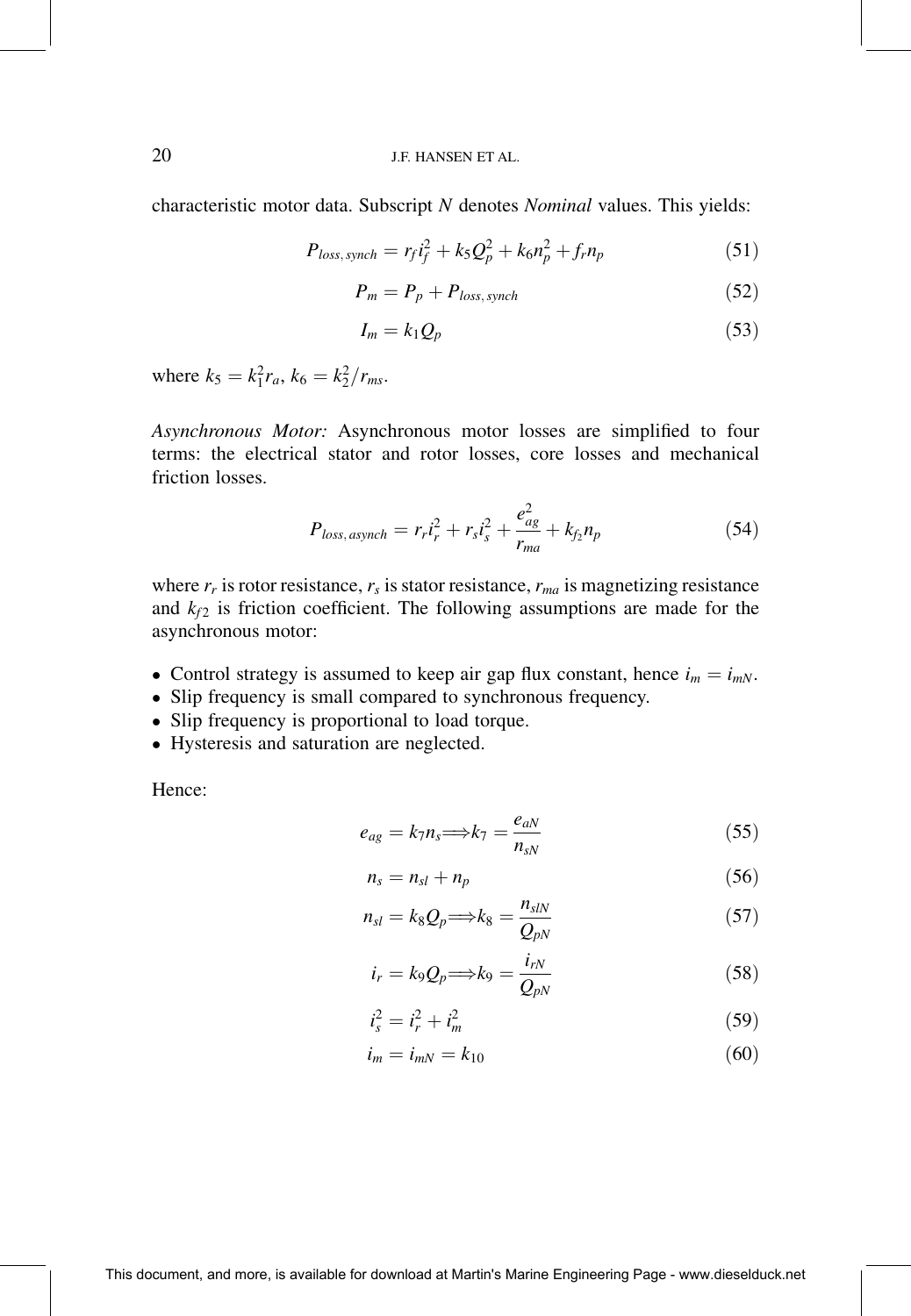Subscript N denotes *Nominal* values. This yields:

$$
P_{loss,asynch} = k_{11}Q_p^2 + k_{12} + (k_{13}Q_p + k_{14}n_p)^2 + k_{f_2}n_p \tag{61}
$$

$$
P_m = P_p + P_{loss, asympt}
$$
\n<sup>(62)</sup>

$$
I_m = (k_7 Q_p)^2 + k_{10} \tag{63}
$$

where  $k_{11} = (r_r + r_s)k_9^2$ ,  $k_{12} = r_s k_{10}^2$ ,  $k_{13} = k_7k_8/\sqrt{r_{ma}}$  and  $k_{14} = k_7/\sqrt{r_{ma}}$ .

#### 3.1.3 Converters

Two types of converters are considered, the cycloconverter and the PWM converter. The loss models are based on [26].

Cycloconverter: The conduction losses are assumed to be dominating and a loss model suitable for curve fitting of characteristics is given in (64).

$$
P_{loss,cyclo} = P_0 + k_{15}I_m + k_{16}I_m^2
$$
 (64)

where  $I_m$  is the motor current given by (53), and  $P_0$  is a term representing possible reverse recovery losses, cooling losses etc. and  $k_{15}$  and  $k_{16}$  are constants representing conduction losses. The cycloconverter is usually combined with a synchronous motor in the thruster drives. The output power factor is then controlled to unity, hence the power factor at the network then mostly depends on the firing angle of the cycloconverter. This will vary slightly with different configurations, but mainly the converter has a maximum power factor  $(0.7–0.75)$  for loads from  $50–100\%$ . For lower loads the power factor is assumed to decrease linearly.

$$
PF = PF_{\text{max}}, \qquad P_m > P_{PF \text{max}} \tag{65}
$$

$$
PF = PF_{\min}, \qquad P_m < P_{PF\min} \tag{66}
$$

$$
PF = P_{PF\min} + \frac{PF_{\max} - PF_{\min}}{P_{PF\max} - P_{PF\min}} (P_m - P_{PF\min}),
$$
  

$$
P_{PF\min} < P_m < P_{PF\max} \tag{67}
$$

where PF denotes power factor,  $P_{PF}$  denotes load power at certain PF and  $P_m$ is the load power. The  $PF_{min}$  factor is used to avoid numerical difficulties around zero power and can be chosen as low as possible according to this.

$$
P_{bus} = P_m + P_{loss,cyclo} \tag{68}
$$

$$
Q_{bus} = \sqrt{\left(\frac{P_{bus}}{PF}\right)^2 - P_{bus}^2}
$$
 (69)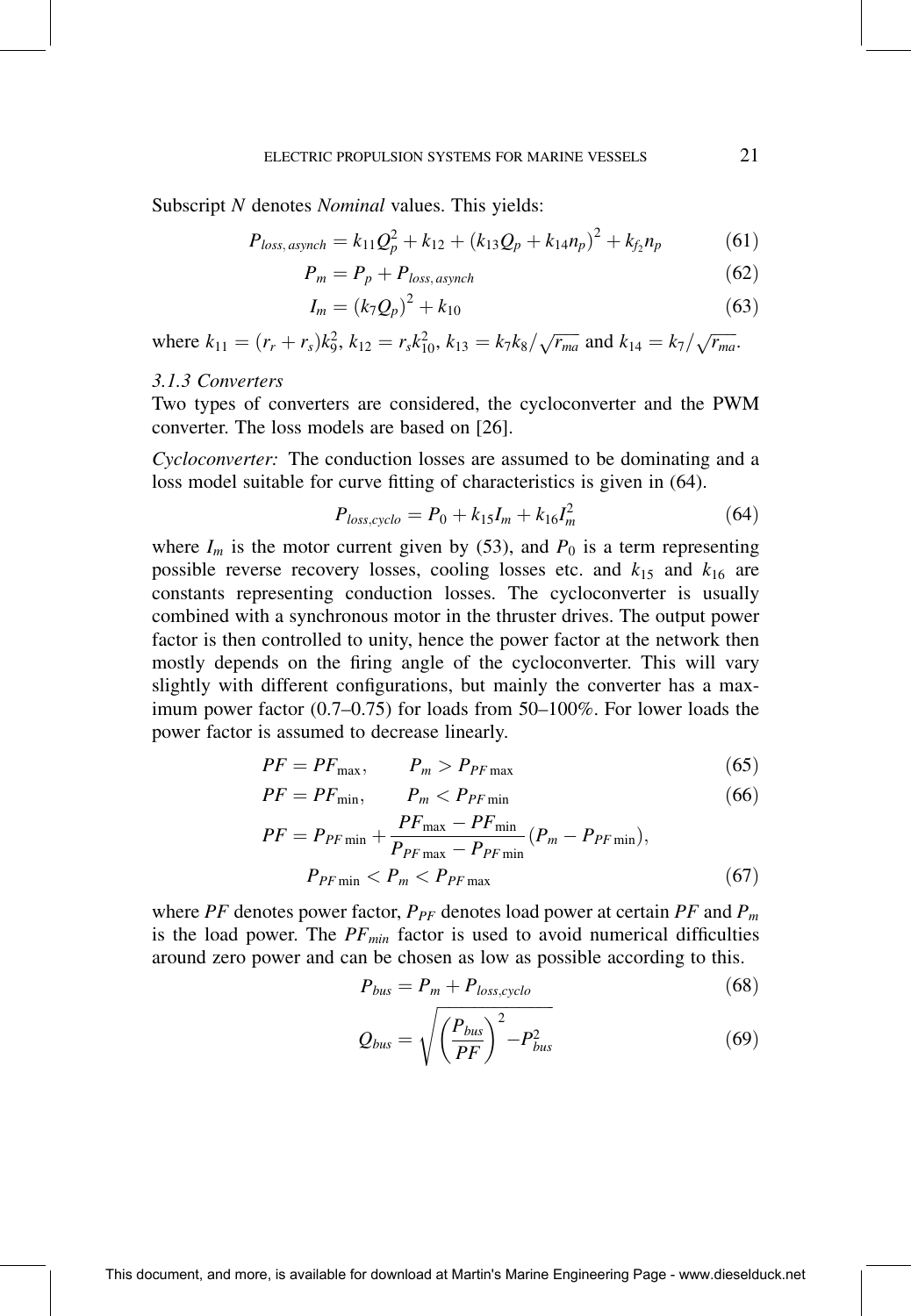PWM-converter: The power losses of the PWM-converter are assumed to be dominated by switching losses, conduction losses and cooling and power supply to the control circuit losses. A general loss model suitable for curve fitting of characteristics is given in  $(70)$ .

$$
P_{loss, PWM} = P_0 + k_{17}I_m + k_{18}I_m^2 + k_{19}P_m + k_{20}P_m^2 \tag{70}
$$

where  $I_m$  is the motor current given by (63),  $P_0$  represents auxiliary power and cooling losses, and  $P_m$  is load power. Switching losses are included in  $k_{17}$ , inverter conducting losses are included in  $k_{17}$  and  $k_{18}$  and rectifier conducting losses are included in  $k_{19}$  and  $k_{20}$ . The power factor PF may be assumed to vary linear with load power, from 1,0 at no-load to 0,95 at full load.

$$
P_{bus} = P_m + P_{loss,PWM} \tag{71}
$$

$$
Q_{bus} = \sqrt{\left(\frac{P_{bus}}{PF}\right)^2 - P_{bus}^2} \tag{72}
$$

#### 3.2 Other Loads

Other loads may be different kind of motor loads for pumps, compressors etc., and the low voltage distribution network for hotel load and other low voltage power consumers. An aggregate load is considered specifying active and reactive load demand.

#### 4 RESULTING STATE-SPACE MODEL

In this section the power production part is written in compact vector form as a non-linear state-space model. The power production part consists only of algebraic equations and hence act as disturbance with the active and reactive load power demand. Further the state-space model is written in open loop, without the speed governors and voltage regulators. The purpose of writing the model this way is for introducing advanced control theory for supervisory control schemes in the power management system. Using the same notation and vector definitions as in Section 2 the state equations for the overall system given  $n$  generators:

$$
\dot{\psi}_1 = (\mathbf{K}(\Omega_1) + \mathbf{R}_1 \mathbf{X}_1^{-1})\psi_1 + \mathbf{E}\mathbf{u}_{g1} + \mathbf{b}\psi_{f1}
$$
\n
$$
\dot{\psi}_2 = (\mathbf{K}(\Omega_2) + \mathbf{R}_2 \mathbf{X}_2^{-1})\psi_2 + \mathbf{E}\mathbf{u}_{g2} + \mathbf{b}\psi_{f2}
$$
\n
$$
\vdots
$$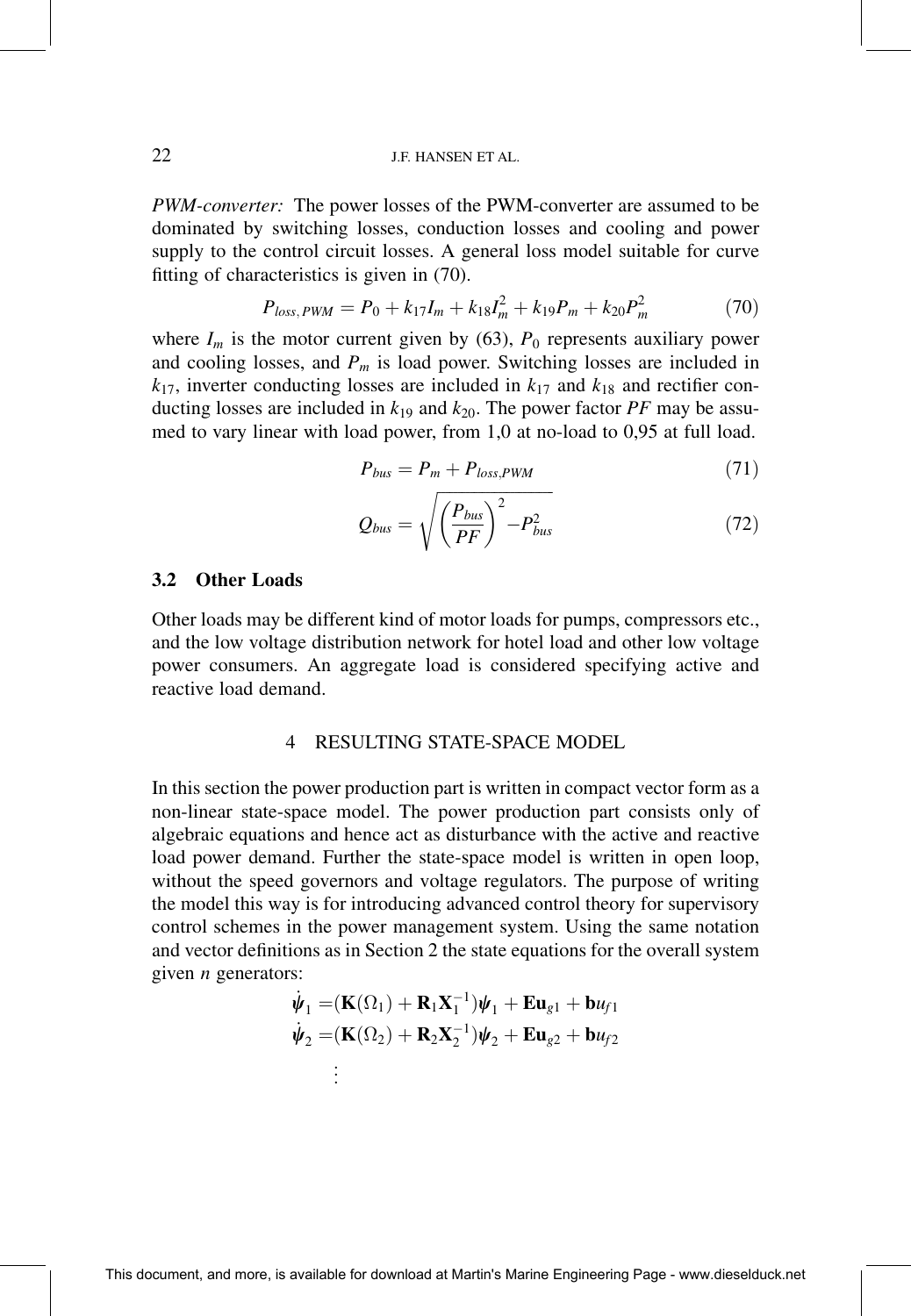$$
\dot{\psi}_n = (\mathbf{K}(\Omega_n) + \mathbf{R}_n \mathbf{X}_n^{-1}) \psi_n + \mathbf{E} \mathbf{u}_{gn} + \mathbf{b} u_{fn}
$$
\n
$$
\dot{\Omega}_1 = \frac{1}{T_{a1}} (T_{m1} - (\mathbf{G} \psi_1)^T \mathbf{H} \mathbf{G} \mathbf{X}_1^{-1} \psi_1)
$$
\n
$$
\dot{\Omega}_2 = \frac{1}{T_{a2}} (T_{m2} - (\mathbf{G} \psi_2)^T \mathbf{H} \mathbf{G} \mathbf{X}_2^{-1} \psi_2)
$$
\n
$$
\vdots
$$
\n
$$
\dot{\Omega}_n = \frac{1}{T_{an}} (T_{mn} - (\mathbf{G} \psi_n)^T \mathbf{H} \mathbf{G} \mathbf{X}_n^{-1} \psi_n)
$$
\n
$$
\Delta \dot{\delta}_2 = \omega_N (\Omega_2 - \Omega_1)
$$
\n
$$
\vdots
$$
\n
$$
\Delta \dot{\delta}_n = \omega_N (\Omega_n - \Omega_1)
$$
\n
$$
\dot{T}_{m1} = \frac{1}{T_{DE1}} (-T_{m1} + z_1)
$$
\n
$$
\dot{T}_{m2} = \frac{1}{T_{DE2}} (-T_{m2} + z_2)
$$
\n
$$
\vdots
$$
\n
$$
\dot{T}_{mn} = \frac{1}{T_{DEn}} (-T_{mn} + z_n)
$$
\n(73)

where the vector  $\mathbf{u}_{gi}$  is a function  $\mathbf{u}_{gi}(\psi_1, \dots, \psi_n, \Delta \delta_2, \dots, \Delta \delta_n)$  as given below:  $\mathbf{u}_{g1} = \mathbf{Z}(\mathbf{w})(\mathbf{G}\mathbf{X}_1^{-1}\boldsymbol{\psi}_1 + \Phi(\Delta\delta_2)\mathbf{G}\mathbf{X}_2^{-1}\boldsymbol{\psi}_2 + \ldots + \Phi(\Delta\delta_n)\mathbf{G}\mathbf{X}_n^{-1}\boldsymbol{\psi}_n)$  $(74)$  $\mathbf{u}_{\varrho 2} = \Phi^T(\Delta \delta_2) \mathbf{u}_{\varrho 1}$  $(75)$ 

- $(76)$
- $(77)$
- $(78)$

$$
\mathbf{u}_{gn} = \Phi^T (\Delta \delta_2) \mathbf{u}_{gn} \tag{79}
$$

where  $\mathbf{w} = [P_Z, Q_Z, P_S, Q_S]$  is 4 disturbance inputs given by the equations in the previous section, depending on selected motor and converter type. The outputs used by the PID controllers are the generator speeds  $(\Omega_1, ..., \Omega_n)$  and the busbar voltage ( $|\mathbf{u}_{g1}|$ ). Define the following vectors:

$$
\mathbf{u} = [u_{f_1},\ldots,u_{f_n},z_1,\ldots,z_n]^T
$$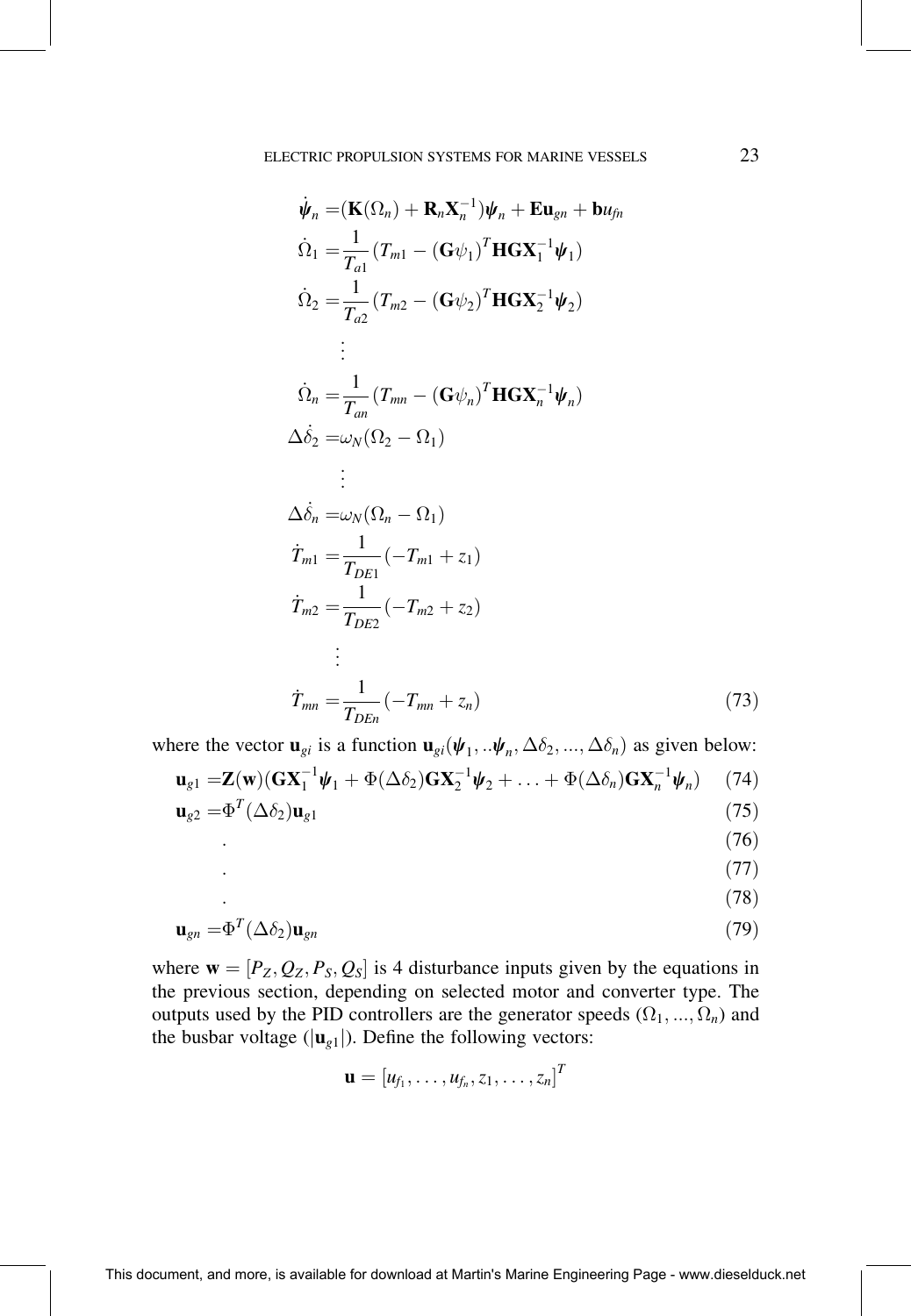that is  $2n$  manipulated inputs.

 $\mathbf{x} = [\psi_1, \psi_2, \dots, \psi_n, \Omega_1, \Omega_2, \dots, \Omega_n, \Delta \delta_2, \dots, \Delta \delta_n, T_{m1}, \dots, T_{mi}]$ 

that is  $8n - 1$  states. Then

$$
\dot{\mathbf{x}} = \mathbf{A}\mathbf{x} + \mathbf{f}(\mathbf{x}) + \mathbf{g}(\mathbf{x}, \mathbf{w}) + \mathbf{B}\mathbf{u}
$$
 (80)

where:

|                | $\lceil \mathbf{R}_1 \mathbf{X}_1^{-1} \rceil$ |          |                      | $\Omega$                        | $\Omega$     | $\theta$       |    | $\Omega$         | $\Omega$         | 0                | $\Omega$           | 0                  |                  |                    |
|----------------|------------------------------------------------|----------|----------------------|---------------------------------|--------------|----------------|----|------------------|------------------|------------------|--------------------|--------------------|------------------|--------------------|
|                | $\boldsymbol{0}$                               | $R2X2-1$ |                      |                                 | $\Omega$     | $\overline{0}$ |    | $\overline{0}$   | $\mathbf{0}$     | $\mathbf{0}$     | $\Omega$           | 0                  |                  | 0                  |
|                |                                                | ٠        |                      | 0                               | $\Omega$     | $\theta$       |    | $\Omega$         | $\theta$         | $\mathbf{0}$     | $\Omega$           | 0                  |                  |                    |
|                | 0                                              | $\Omega$ | $\ddot{\phantom{0}}$ | $\mathbf{R}_n\mathbf{X}_n^{-1}$ | $\Omega$     | $\mathbf{0}$   |    | $\Omega$         | $\theta$         | 0                | 0                  |                    |                  | 0                  |
|                | $\theta$                                       | $\Omega$ |                      | $\boldsymbol{0}$                | $\mathbf{0}$ | $\mathbf{0}$   |    | $\mathbf{0}$     | $\mathbf{0}$     | $\boldsymbol{0}$ | $\frac{1}{T_{a1}}$ | 0                  |                  | 0                  |
|                | $\Omega$                                       | 0        |                      | $\overline{0}$                  | $\mathbf{0}$ | $\mathbf{0}$   |    | $\boldsymbol{0}$ | $\mathbf{0}$     | $\boldsymbol{0}$ | $\mathbf{0}$       | $\frac{1}{T_{a2}}$ |                  |                    |
|                |                                                |          |                      |                                 |              |                |    |                  |                  |                  |                    |                    |                  |                    |
| $\mathbf{A} =$ | 0                                              |          |                      | 0                               | $\Omega$     | $\Omega$       |    | 0                | $\Omega$         | 0                | $\Omega$           | 0                  | $\mathbf{0}$     |                    |
|                | $\Omega$                                       | $\Omega$ |                      | 0                               | $-\omega_N$  | $\omega_N$     |    | $\mathbf{0}$     | $\boldsymbol{0}$ | $\boldsymbol{0}$ | $\mathbf{0}$       | 0                  | $\boldsymbol{0}$ | $\frac{1}{T_{am}}$ |
|                |                                                |          |                      |                                 |              |                |    |                  |                  |                  |                    |                    |                  |                    |
|                |                                                |          |                      | 0                               | $-\omega_N$  | $\mathbf{0}$   |    | $\omega_N$       | $\mathbf{0}$     | 0                |                    | 0                  | 0                | 0                  |
|                | 0                                              |          |                      | $\theta$                        | $\mathbf{0}$ | $\mathbf{0}$   | ä. | $\overline{0}$   | $\mathbf{0}$     | 0                | $T_{DE1}$          | 0                  | $\mathbf{0}$     | 0                  |
|                | $\Omega$                                       |          |                      | $\mathbf{0}$                    | $\mathbf{0}$ | $\mathbf{0}$   |    | $\boldsymbol{0}$ | $\mathbf{0}$     | $\theta$         | $\mathbf{0}$       | $T_{DE2}$          | $\mathbf{0}$     | $\theta$           |
|                |                                                |          |                      |                                 |              |                |    |                  |                  |                  |                    |                    |                  |                    |
|                |                                                |          |                      | 0                               | $\Omega$     | $\mathbf{0}$   |    | $\boldsymbol{0}$ | $\mathbf{0}$     | 0                | 0                  | 0                  | 0                | $T_{DEn}$          |

$$
\mathbf{f}(\mathbf{x}) = \begin{bmatrix} \mathbf{K}(\Omega_1) \\ \mathbf{K}(\Omega_2) \\ \vdots \\ (\mathbf{G}\psi_1)^T \mathbf{H} \mathbf{G} \mathbf{X}_1^{-1} \boldsymbol{\psi}_1 \\ (\mathbf{G}\psi_2)^T \mathbf{H} \mathbf{G} \mathbf{X}_2^{-1} \boldsymbol{\psi}_2 \\ (\mathbf{G}\psi_2)^T \mathbf{H} \mathbf{G} \mathbf{X}_2^{-1} \boldsymbol{\psi}_2 \\ \vdots \\ (\mathbf{G}\psi_n)^T \mathbf{H} \mathbf{G} \mathbf{X}_n^{-1} \boldsymbol{\psi}_n \\ \vdots \\ 0 \\ 0 \\ 0 \\ \vdots \\ 0 \end{bmatrix}
$$

$$
\mathbf{g}(\mathbf{x}, \mathbf{w}) = \begin{bmatrix} \mathbf{u}_{g1}, \mathbf{u}_{g1}, \dots, \mathbf{u}_{gn}, 0, 0, \dots, 0, 0, \dots, 0, 0, 0, \dots, 0 \end{bmatrix}^T
$$

24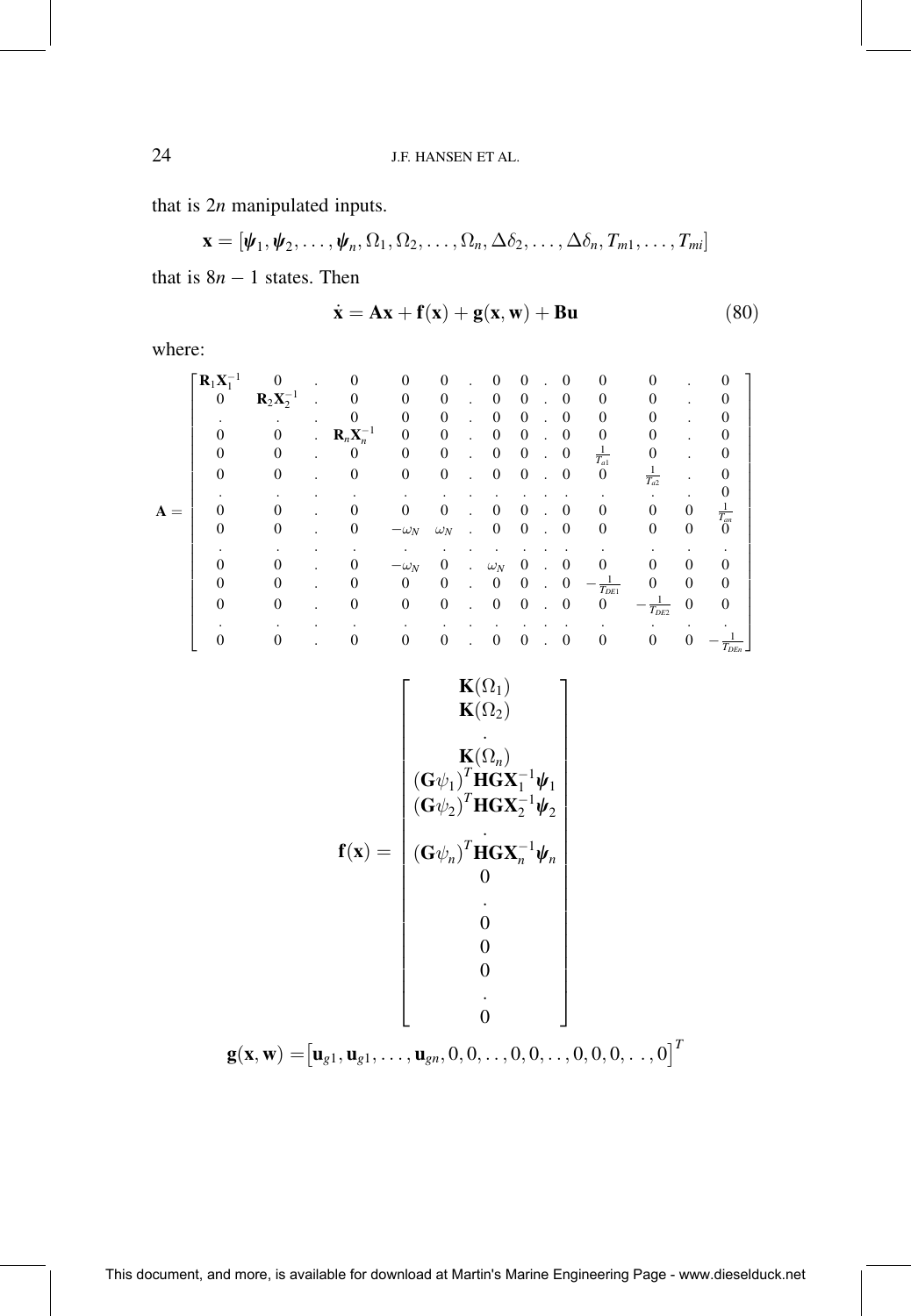# 5 SIMULATIONS

The model is implemented in Matlab-Simulink. A set of simulations is performed to investigate the model behavior. The following sections contain different simulation scenarios. Up to four generators are considered, and all plots are shown in p.u. values. The generators have equal parameters and the rating for one generator (60 Hz, 6000 kW) is chosen as reference for the p.u. system.

#### 5.1 Simulations with Different Load Types

To investigate the dynamical behavior of the different load types (constant impedance and approximated constant power) two simulations are shown, one for each load type. As simulation case one generator is considered with an initial power output of 0.5 pu (that is 50% of full load) for both active and reactive power. A step in load demand from 0.5–0.7 is set for both active and reactive power at time 2s. Figures 6–9 show the results and comparison between the different load types. The constant impedance load type simulation is printed with dashed line and the constant power approximation load type is printed with solid line. The tuning of the PID controllers are done by trial and error on the simulation model, and a set of parameters are chosen which gives an acceptable performance in the sense of small overshoot and good damping of oscillations.



Fig. 6. Speed response for a step in active and reactive power demand. (- -) constant impedance load type and  $(-)$  appr. constant power load type.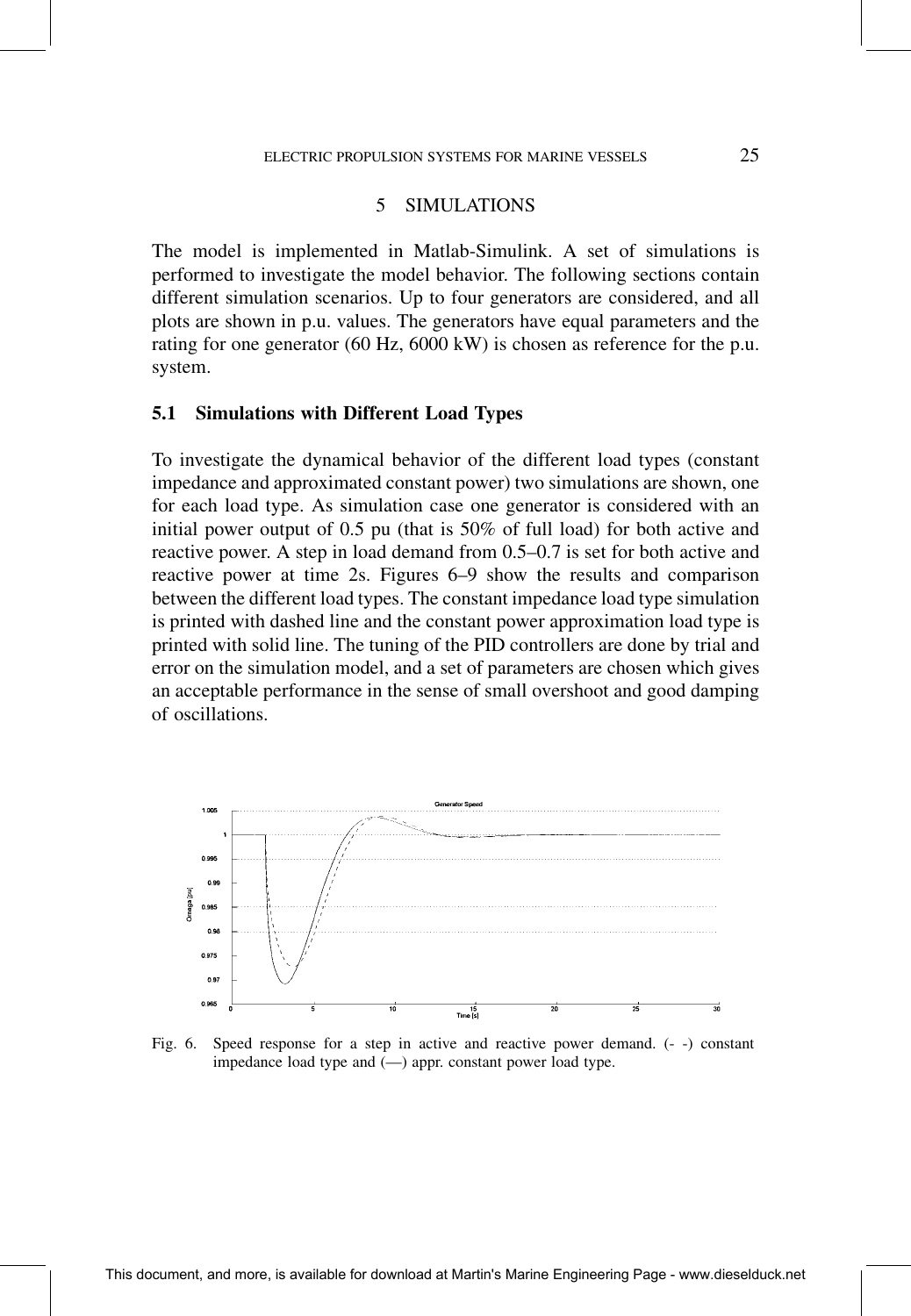

Fig. 7. Voltage response for a step in active and reactive power demand. (- -) constant impedance load type and  $(-)$  appr. constant power load type.



Fig. 8. Active power output for a step in active and reactive power demand. (- -) constant impedance load type and  $(-)$  appr. constant power load type.

#### 5.2 Simulations With Two Generators

Figures 10–13 show a simulation with two generators and a step in total active and reactive power demand for the approximated constant power load type. This simulation is to show the behavior of the model with more than one generator supplying a common load. Slightly different parameters are used for the two generators, hence the active and reactive power outputs are slightly different. However the voltage and speeds of the generators are the same due to the synchronizing mechanism. Also stator resistance is set greater than zero, hence stator losses are included in the simulation showing greater power production than power consumption.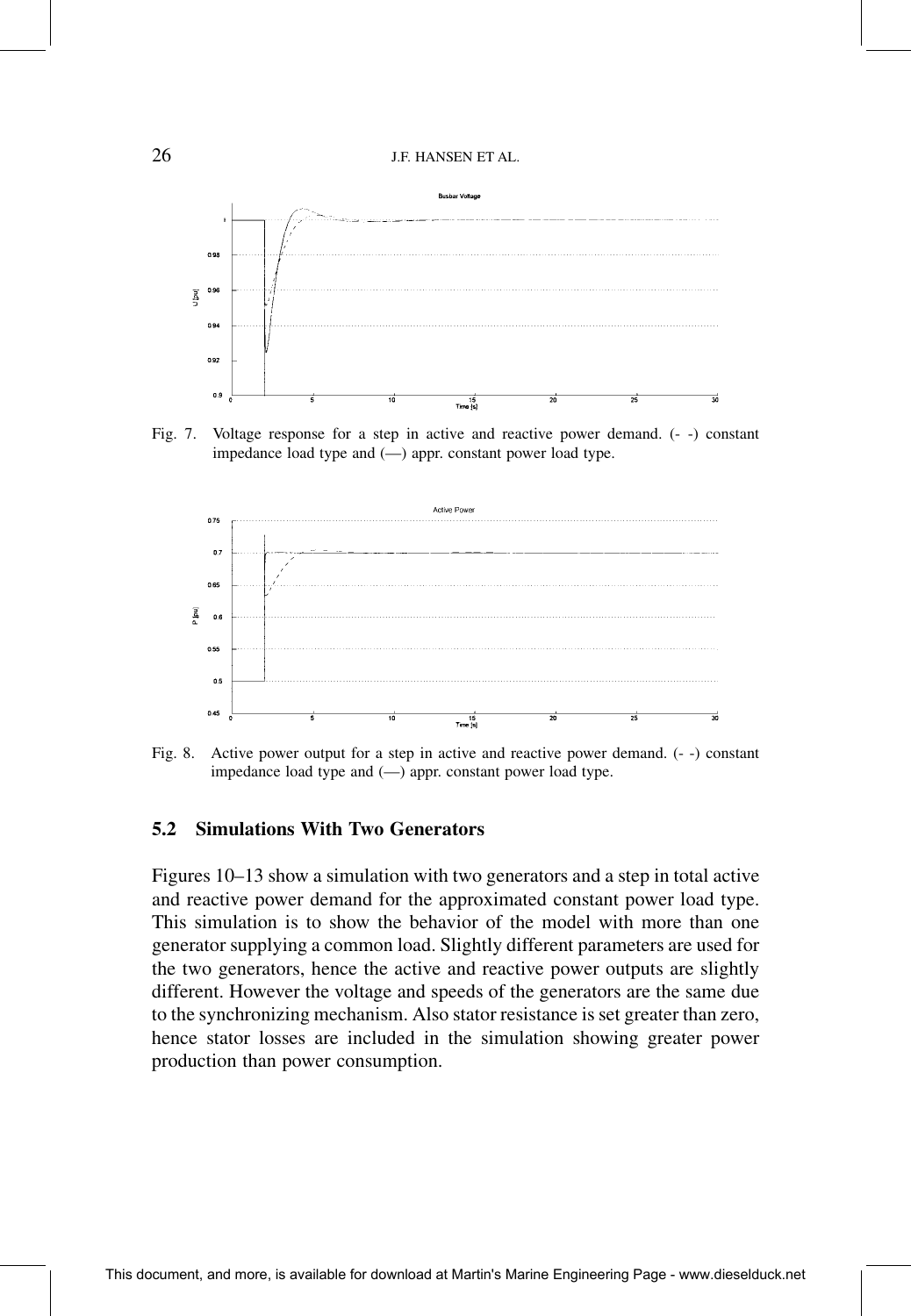

Fig. 9. Reactive power output for a step in active and reactive power demand. (- -) constant impedance load type and  $(-)$  appr. constant power load type.



Fig. 10. Speed response for a step 1.0pu-1.2pu in both total active and reactive load demand.



Fig. 11. Voltage respons for a step 1.0pu-1.2pu in both total active and reactive load demand.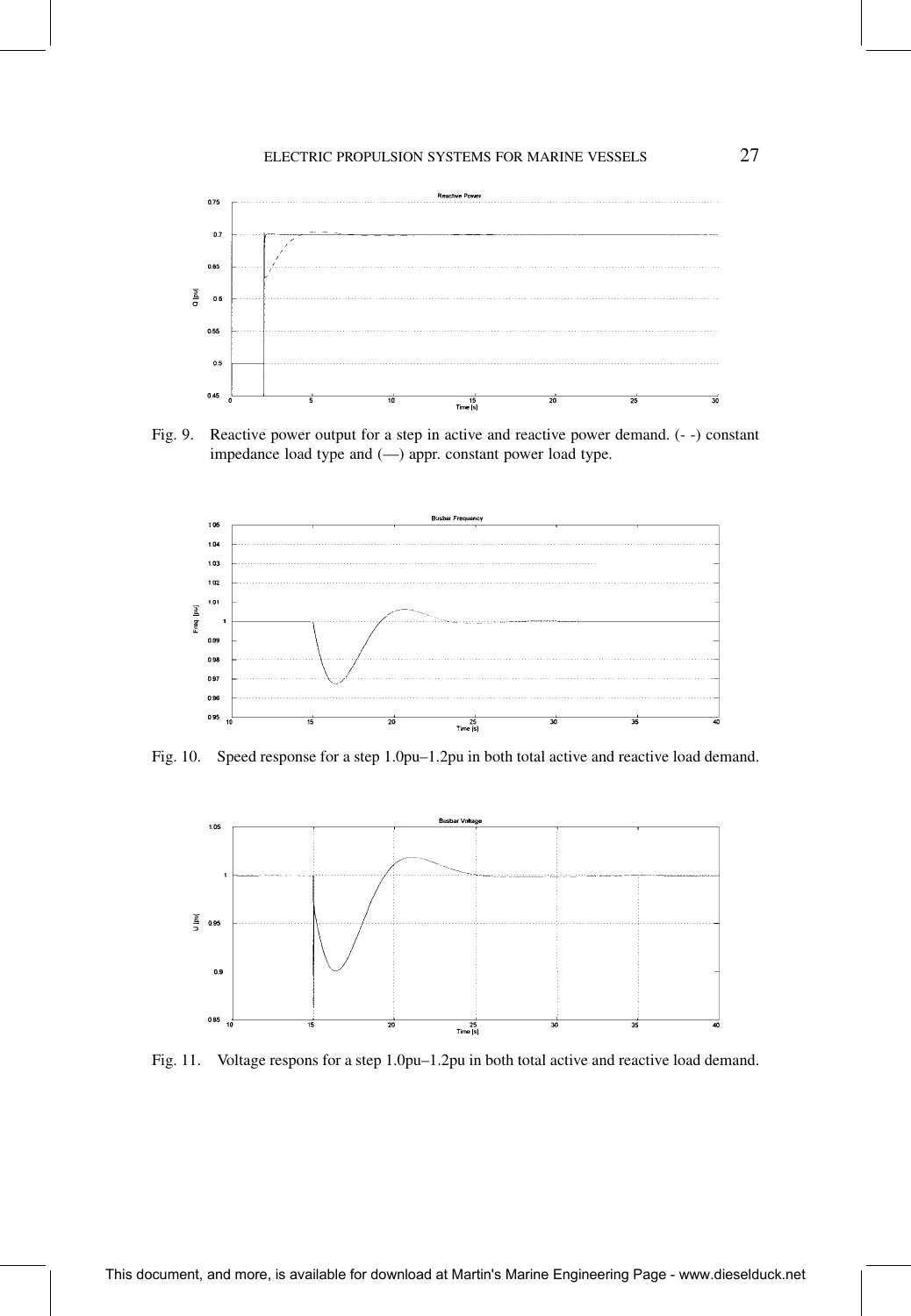

Fig. 12. Power outputs from generator 1 and 2 for a step 1.0pu-1.2pu in both total active and reactive load demand.



Fig. 13. Reactive power outputs of generator 1 and 2 for a step 1.0pu $-1.2$ pu in both total active and reactive load demand.

# 5.3 Simulations With Total Model

In this section a simulation with the total model (including the power consumptions part) is shown. The performance of the power production system is simulated with a varying thrust demand at each propeller.

The simulated system contains 4 generators, three thruster drives and an aggregate domestic load model. Total load power from the thruster drives are shown with solid line in Figure 14, and the domestic load demand are shown with dashed line. Figures  $15-18$  show the simulation results. The following events appeared:

• Start : All generators were set to run in isochronous mode (equal load sharing).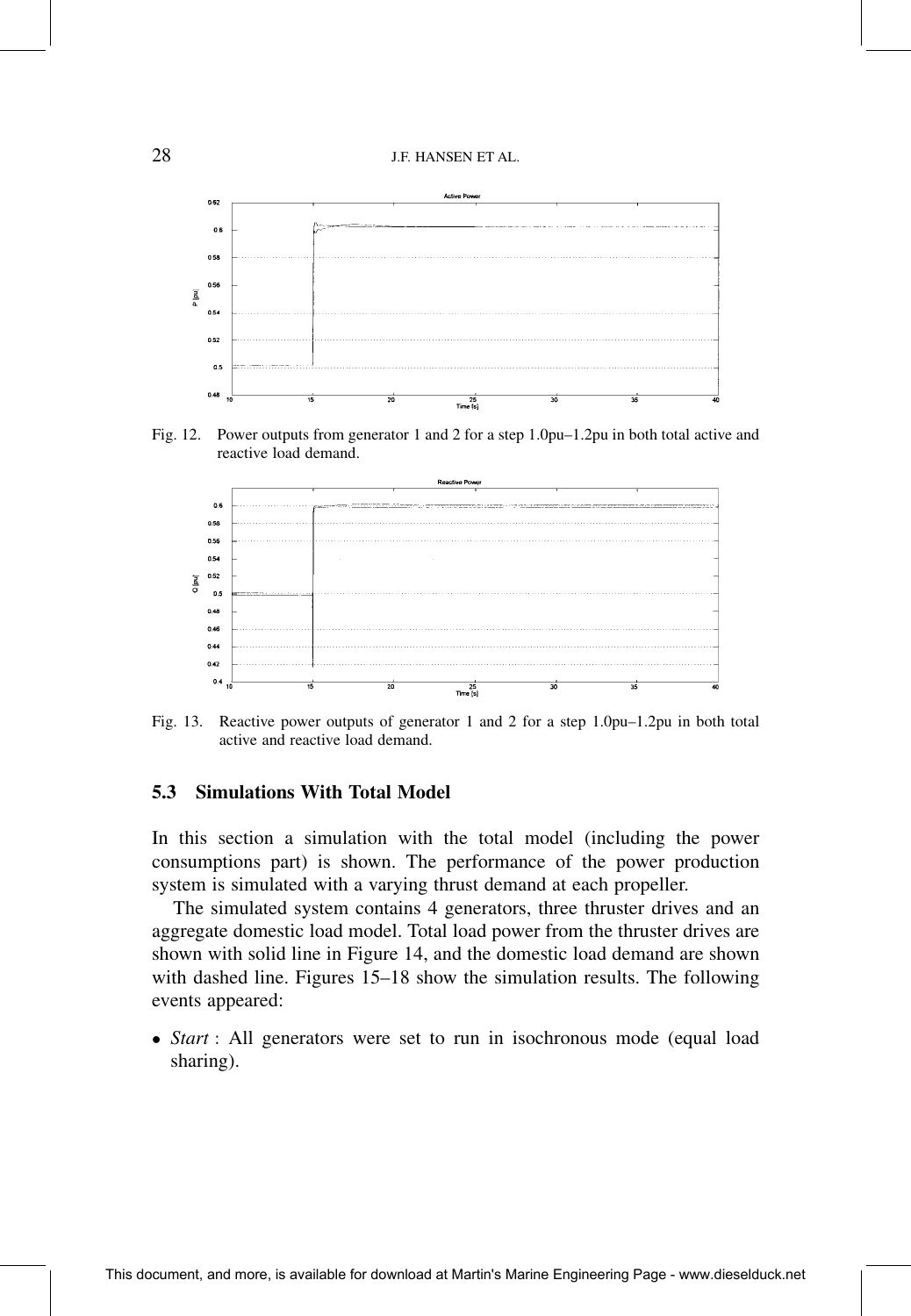

Fig. 14. Total load demand in pu for both active and reactive load (--) appr. constant power (thrusters), (- -) constant impedance (domestic loads).



Fig. 15. Busbar frequency for the simulation case with total model.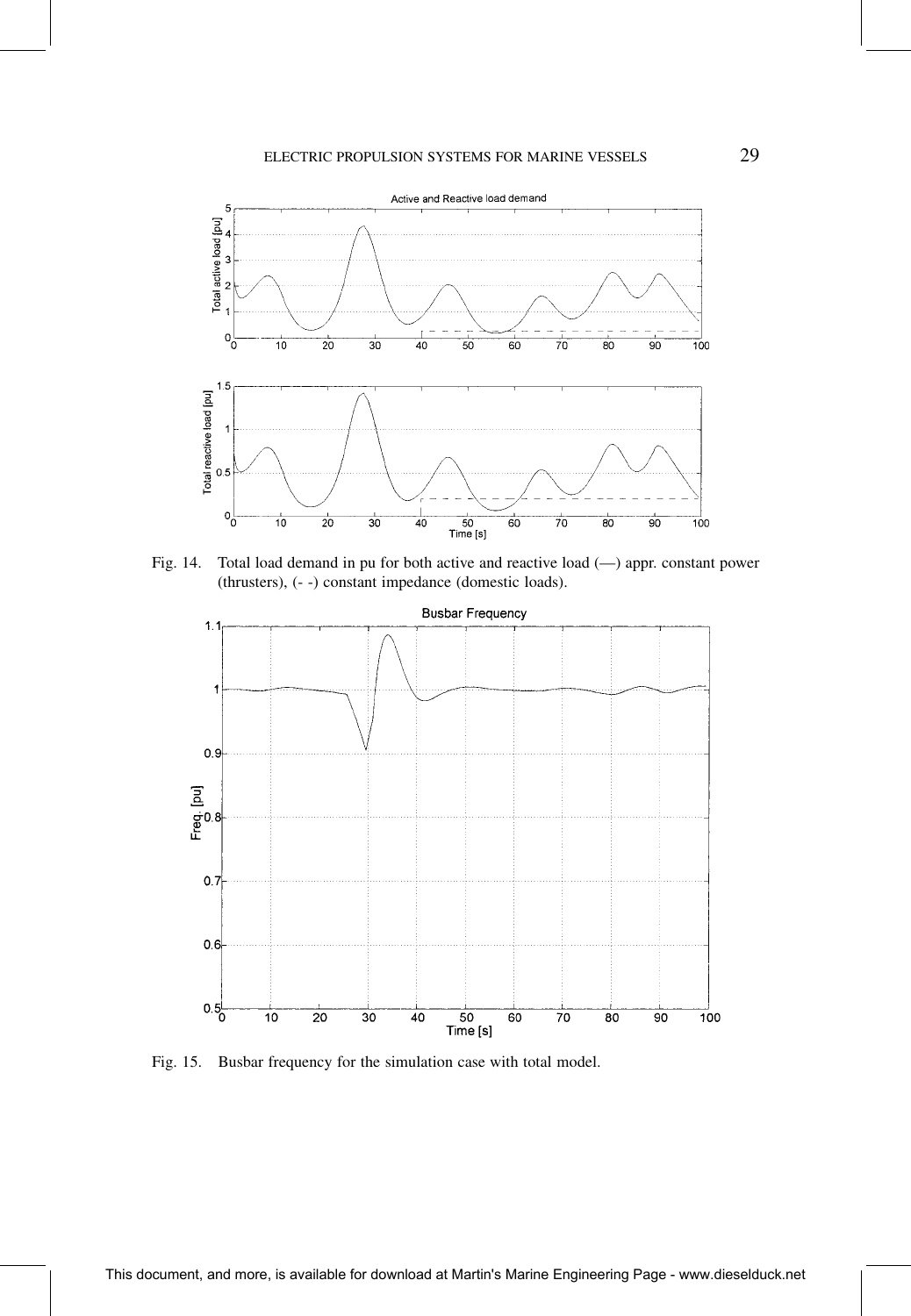

Fig. 16. Busbar voltage for simulation case with total model.



Fig. 17. Active power output from all the 4 generators.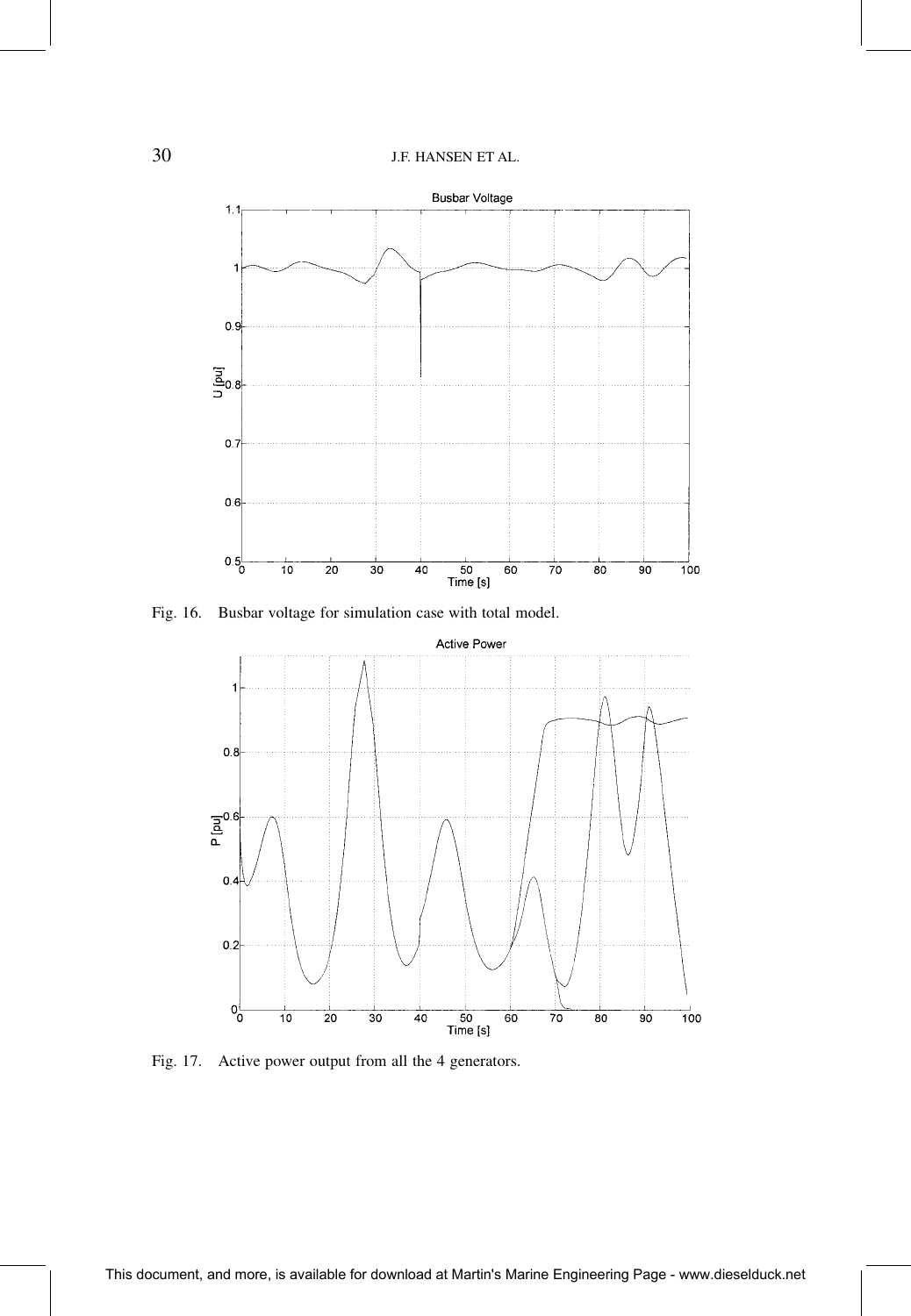

Fig. 18. Reactive power output for all 4 generators.

- Time between 20 and 40 s.: The total load were increasing high and rapid, hence speed governors saturated and a large frequency deviation occurred in this period
- Time equals  $40s$ : A relative small  $(7,5\%$  of total load) step in domestic load demand (both active and reactive). This had clearly most effect on the busbar voltage which is far more sensitive to steps in load changes than the frequency.
- Time equals 60s: One generator is set in droop mode, to take a constant power (0,9 pu in P and 0,3 pu in Q).
- Time equals 70s: One generator is shut down.

The last two generators are running with equal load sharing all the time.

# 6 CONCLUDING REMARKS

In this article a mathematical model of a marine power system consisting of diesel-generators, thruster drives and other loads is presented. The model is developed for the purpose of simulation and control design.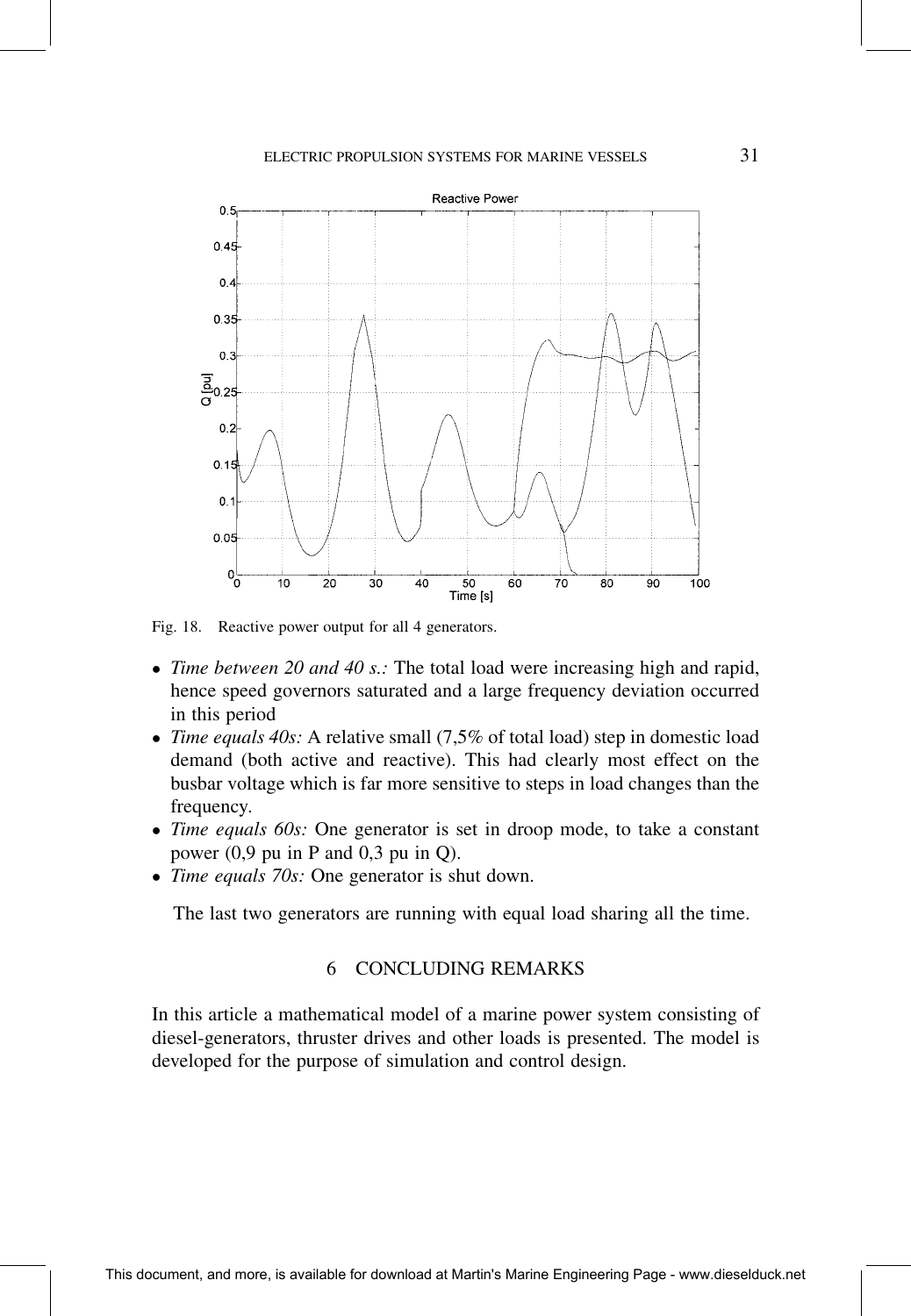Most attention has been paid to the power generation system where advanced dynamical models are included. For the thruster drives stationary equations describing the power demand has been used. An aggregate load model is representing the other loads.

Emphasis has been paid to get a correct representation of diesel-generators working together with no external stiff network. Further the model was written in compact vector form as a non-linear state space model. The purpose of this is to be able to introduce new control technologies to investigate and improve performance and fuel-efficiency in future work.

The simulations show how the system responds to changes in thruster loads.

#### **REFERENCES**

- 1. IMarE, (ed.): Electric Propulsion, The Effective Solution? The Institute of Marine Engineers, 1995.
- 2. IMarE, (ed.): All Electric Ship, Eveloping Benefits for Maritime Applications. The Institute of Marine Engineers, 1998.
- 3. NIF, (ed.): 1st International Conference on Diesel Electric Propulsion—a Cost Effective Solution. Norwegian Society of Chartered Engineers, 1996.
- 4. NIF, (ed.): 2nd International Conference on Diesel Electric Propulsion. Norwegian Society of Chartered Engineers, 1998.
- 5. Hopkins, J.W. Fantasy and reality. Trans IMarE 103 (1991), pp.193–220.
- 6. Hill, W.A., Creelman, G. and Misschke, L.: Control Strategy for an Icebreaker Propulsion System. IEEE Trn. Industry Appl. 28 (1992), pp.887-892.
- 7. Schriek, D. and deNijs, J.W.: Royal Netherlands Navy M Class Frigate: Integrated Monitoring and Control System and Electrical Installation. Trans IMarE 103 (1991), pp.269-291.
- 8. Atlances, A.K. and Risdal, E.: Faster to the Field with a Better Total Solution Using Unified Power and Automation Package. In: IMECE '97, Shanghai, May 1997.
- 9. Doerry, N.H. and Davis, J.C.: Integrated Power System for Marine Application. Naval Eng. J. (1994), pp.77-90.
- 10. Tinney, M.D. and Hensler, J.: Efficiency and Power Density Improvements in Electric Propulsion Systems. In: INEC 94 Cost Effective Maritime Defence. The Institute of Marine Engineers, 1994, pp.175-183.
- 11. Parker, D.S. and Hodge, C.G.: The Electric Warship. Power Eng. J. pp.5-13.
- 12. Smith, K.S., Yacamini, R. and Williamson, A.C.: Cycloconverter Drives for Ship Propulsion. Trans IMarE 105 (1993), pp.23-52.
- 13. Sallabank, P.H. and Whitehead, A.J.: The Practical Application of Modern Simulation Tools Throughout the Design and Trials of a Diesel Electric Propulsion System. Trans IMarE 107 (1995), pp.101-117.
- 14. Smith, J.R., Stronach, A.F. and Mitchell, A.T.: Prediction of the Electrical System Behaviour of Special Purpose Vessels. Trans IMarE 97 (1985), pp.11–22.